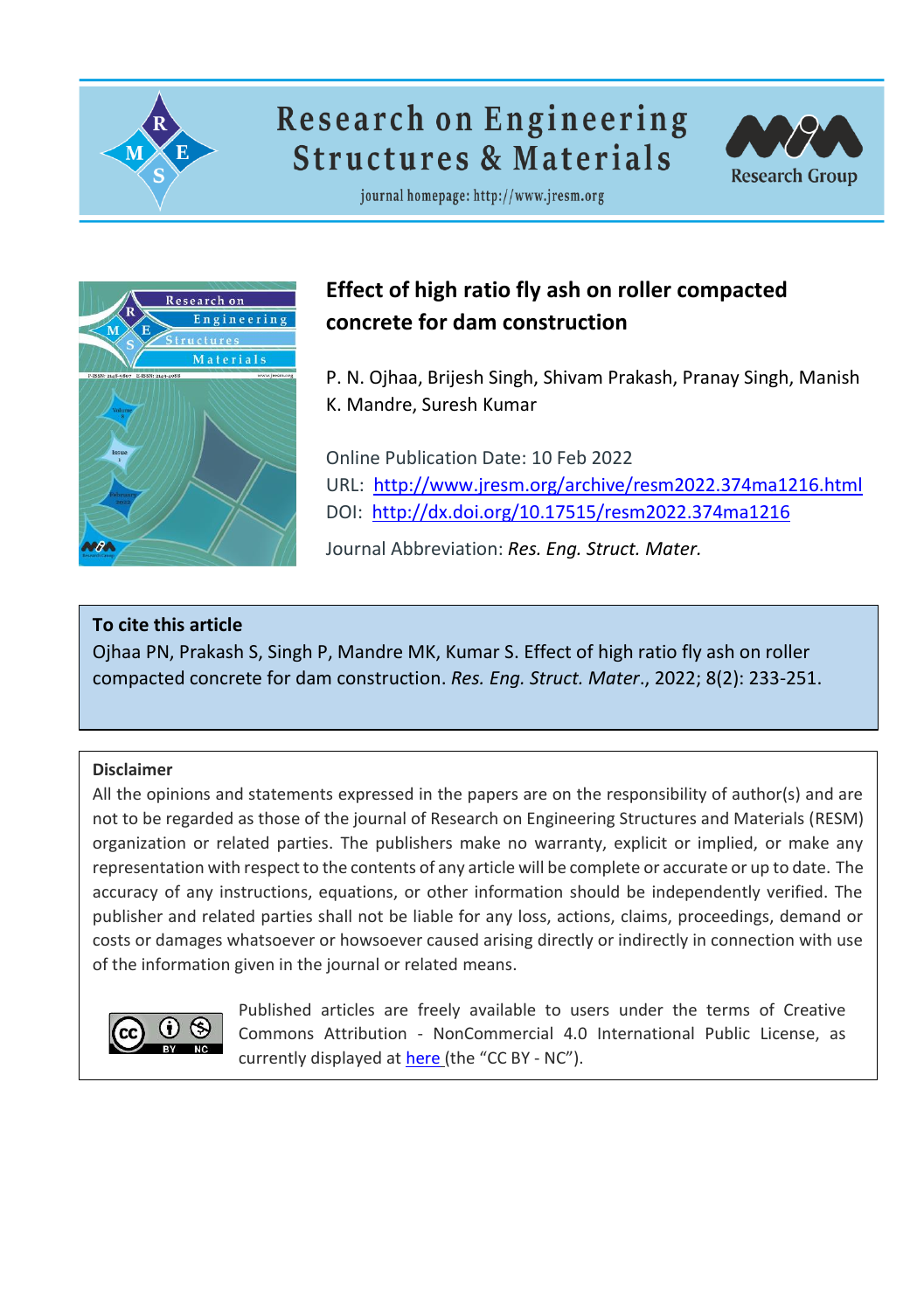

**Research on Engineering Structures & Materials** 

journal homepage: http://www.jresm.org



*Research Article*

# **Effect of high ratio fly ash on roller compacted concrete for dam construction**

P. N. Ojhaª, Brijesh Singh\*ʰ, Shivam Prakash¢, Pranay Singhª, Manish K. Mandreª, Suresh Kumar<sup>f</sup>

*National Council for Cement and Building Materials, India*

| One of the biggest advantages of Roller Compacted Concrete is faster and<br>economic construction along with lesser heat generation. It is primarily used in<br>Article history:<br>mass concrete work like in Pavements, Ports and Dams. In this study the<br>Received 16 Dec 2021<br>properties of Roller Compacted Concrete such as Vee-Bee density, Vee-Bee time,<br>Revised 08 Feb 2022<br>initial setting time, final setting time and compressive strength are studied for<br>Accepted 09 Feb 2022<br>twelve mixes prepared using two types of fly ash sources, three cement sources<br>and three admixture types. Furthermore, on one of the mixes with the least<br>Keywords:<br>cement to fly ash ratio mechanical and thermal property related tests were<br>performed. These tests include split tensile strength, direct tensile strength,<br><b>Roller Compacted</b><br>modulus of elasticity, Poisson's ratio, apparent cohesion, angle of internal<br>Concrete;<br>friction, specific heat of concrete by Transient Plane Source (TPS) method and<br>Mass Concrete;<br>Coefficient of Thermal expansion of Concrete. From the study it was found that<br>Fly ash;<br>compressive strength at 365 days is nearly two times that of 28 days. Also, there<br><b>Mechanical Property;</b><br>is negligible effect of adding admixture on compressive strength of roller<br><b>Thermal Property</b><br>compacted concrete. Current study shows that finer the fly ash, higher the<br>compressive strength at later stage. The study on mechanical and thermal<br>properties of Roller Compacted Concrete indicates that results are in line with | <b>Article Info</b> | <b>Abstract</b>                                                    |
|-------------------------------------------------------------------------------------------------------------------------------------------------------------------------------------------------------------------------------------------------------------------------------------------------------------------------------------------------------------------------------------------------------------------------------------------------------------------------------------------------------------------------------------------------------------------------------------------------------------------------------------------------------------------------------------------------------------------------------------------------------------------------------------------------------------------------------------------------------------------------------------------------------------------------------------------------------------------------------------------------------------------------------------------------------------------------------------------------------------------------------------------------------------------------------------------------------------------------------------------------------------------------------------------------------------------------------------------------------------------------------------------------------------------------------------------------------------------------------------------------------------------------------------------------------------------------------------------------------------------------------------------------------------|---------------------|--------------------------------------------------------------------|
|                                                                                                                                                                                                                                                                                                                                                                                                                                                                                                                                                                                                                                                                                                                                                                                                                                                                                                                                                                                                                                                                                                                                                                                                                                                                                                                                                                                                                                                                                                                                                                                                                                                             |                     | Indian Standard Specification and Internationally reported values. |

© 2022 MIM Research Group. All rights reserved.

#### **1. Introduction**

Roller Compacted Concrete (RCC) refers to a special class of concrete which are compacted by a roller. To achieve this behavior, RCC in fresh state should be dry enough to resist the sinking of the roller. Also, it needs to be wet enough to be able to get compacted by the vibration of the roller. It is a zero-slump mix [1], which is placed using dump trucks and is compacted by the vibratory rollers [2]. Constituents of RCC mix are blended in a mixing plant to form a zero-slump heterogeneous mixture which resembles the consistency of a damp gravel. Apart from being economical RCC offers speed in construction, less or no use of formworks and leaves less environmental footprint due to reduced demand of cement [3]. It can be used for heavy-duty mass concrete application at ports, military installations, roadway and paving applications, dam constructions and many more.

In past years, urban areas have started preferring RCC for various applications [4]. Dams which are constructed using RCC assures great economy as compared to dams constructed using standard concrete [5], It gives a faster and cheaper method of mass concreting work [6]. RCC can be cast and compacted in layers, in this far better heat dissipation from the mass concrete can be achieved preventing thermal stresses and cracks. Also, in pavement construction it does not require dowels and light traffic can be allowed soon after placement. Placing of RCC [7] is a highly mechanized construction procedure where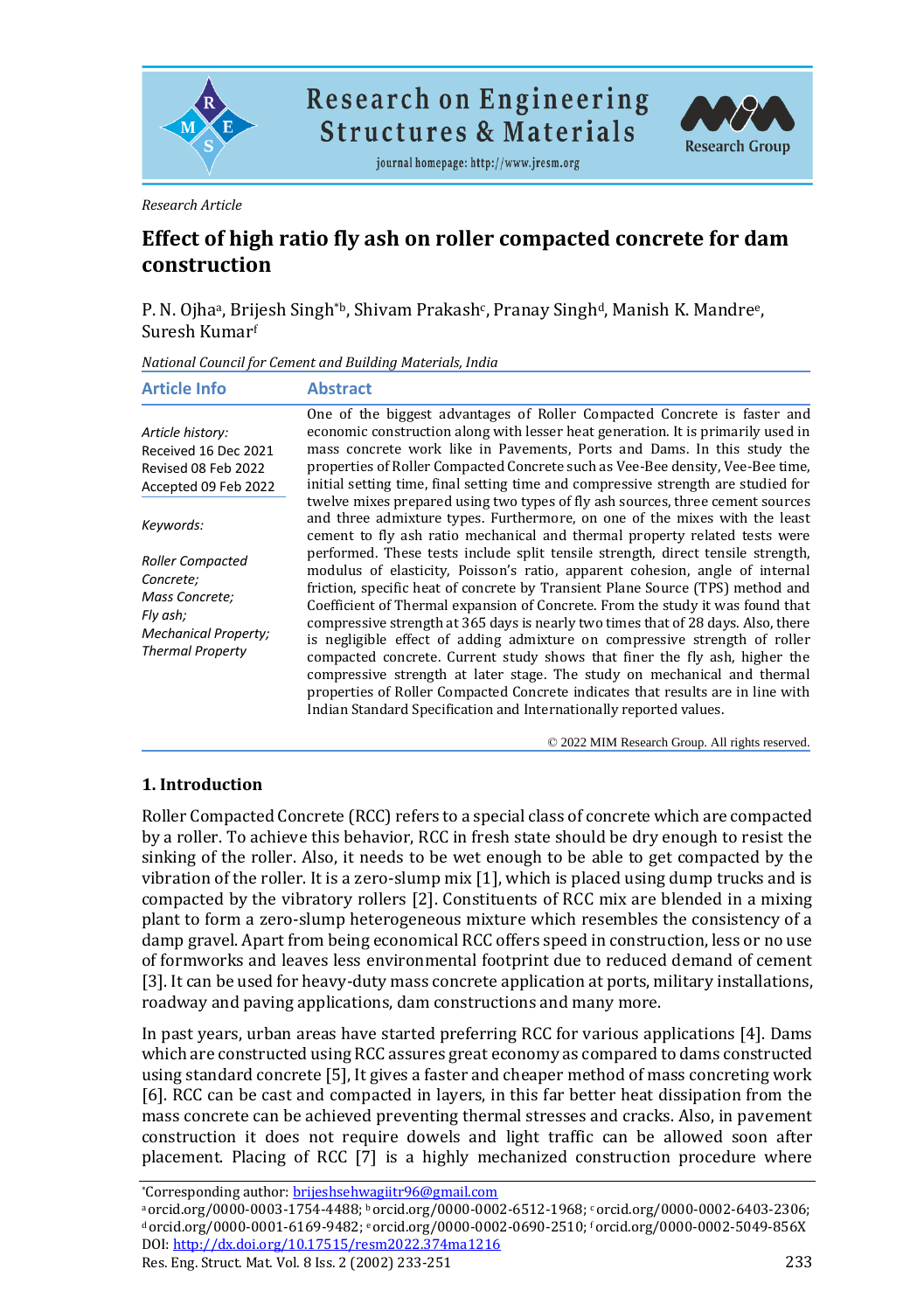concrete is dumped from the trucks and then spread using bulldozers and then compacted using vibratory rollers. Compaction of RCC is similar to compaction of soil where compaction can be done in layers. Layer thickness of RCC depends on many factors like size of aggregates, compatibility of the concrete, roller capability, etc. [8].

RCC shows similar mechanical strength and other properties [9] as that of standard concrete. It comprises of same range of concrete mix materials as standard concrete with some variation. The mechanical strength of RCC is affected by the quality of aggregate and quantity of water [10]. The primary difference lies in the percentage of the constituents. RCC consists about 70-80 percent of aggregates by volume. Other constituents include cement in which fly ash or ground granulated blast furnace slag can be added. Admixtures like retarders can be added to increase the setting time of RCC. Fine aggregates in RCC are more than compared to standard concrete which can be seen as a difference between RCC and standard concrete [11]. More fine aggregates offer better packing and consolidation [12]. In RCC, consistency is measured using Vee-Bee method unlike slump test for standard concrete and compaction is done using rollers unlike vibrator for standard concrete. Proportioning of RCC mix is mainly done using either (i) Soil compaction approach, or (ii) Concrete engineering approach. In soil compaction approach optimum moisture content for highest dry density is calculated. Whereas, in concrete engineering approach, traditional approach with high cement paste content is followed. RCC mixing is performed in pug-mill, which is a very high energy mixing device. While mixing importance is given to control the moisture content. Increase in moisture content can make RCC too wet to get roller marks on compacted concrete.

Properties of RCC can be modified by the use of active mineral admixtures such as fly ash. Fly ash is made up of  $SiO<sub>2</sub>$  and Al2O<sub>3</sub> and has a lot of potential activity [13]. Morphological impact, pozzolanic effect, and micro aggregate effect are the three primary beneficial and noteworthy effects of adding fly ash [14]. The pozzolanic action of fly ash occurs when the mixed oxides of SiO<sub>2</sub> and Al<sub>2</sub>O<sub>3</sub> in fly ash are activated by the Ca(OH)<sub>2</sub>, which is the product of cement hydration, resulting in the formation of additional hydration gel. In some studies [15–18] the strength of roller-compacted concrete with high volume fly ash (HFRCC) was investigated, and it was discovered that: (1) HFRCC strength is weak at early ages, and the fly ash effect is modest or negative. (2) As HFRCC ages, its strength develops fast; in the meantime, the fly ash effect improves with time and becomes more useful to increasing flexural strength. (3) The influence of fly ash on HFRCC at a long curing age grows stronger as the quantity of fly ash increases.

Zhu, B. [19] presents the principles for temperature control of mass concrete RCC dams and suggest that since RCC contains more fly ash and less cement, the adiabatic temperature increase of RCC is smaller. Even yet, the increase in temperature produced by cement hydration is not too low since the significant amount of mixed fly ash would delay hydration heat dissipation. Also, since there is less cement in the RCC, it has less creep and extensibility, which implies it has less fracture resistance. Therefore, although RCC are less susceptible to temperature stresses and cracks than normal concrete, still temperature controlling and monitoring is essential for the mass concrete RCC dams.

Various past researchers have explored the properties of RCC made from slag and fly ash from the industries. Lam et al. [20] studied the Roller compacted concrete made of Elastic Arc Furnace (EAF) slag, a by-product of steel production. Using the Taguchi technique, the influence of variables in mixing percentage on the dry density of roller-compacted concrete pavement constructed of EAF slag aggregate and fly ash was primarily focused. According to the findings of this study, increasing the percentage of EAF slag as aggregate replacement increased dry density, however increasing the fly ash ratio as cement substitute decreased dry density. Lin et al. [21] evaluated the engineering properties of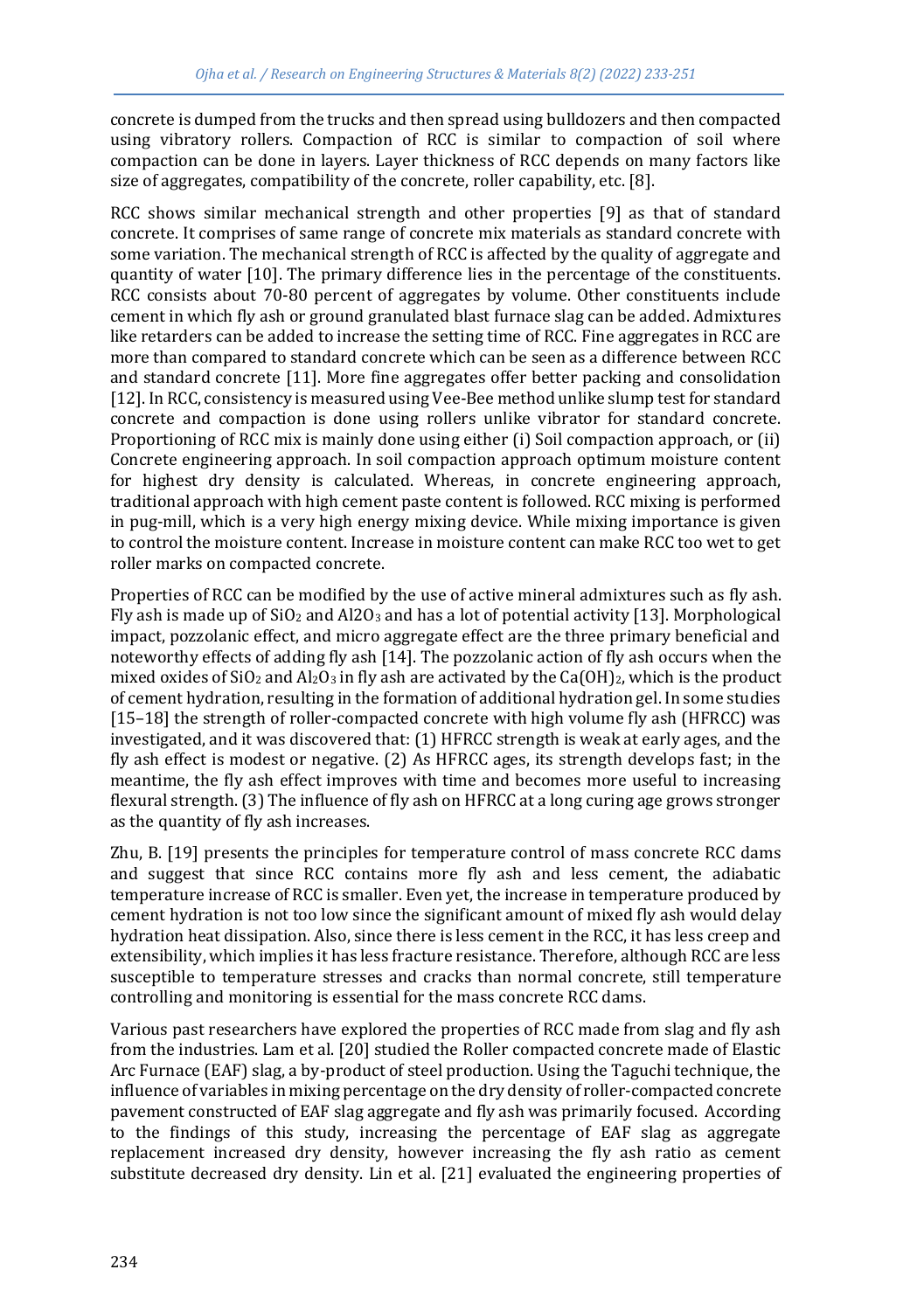roller-compacted concrete containing Circulation Fluidized Bed Combustion Fly Ash (CFA). Circulation fluidized bed combustion (CFBC) technology is one of the emerging combustion technologies for electricity generation which produces CFA as a bi-product in huge quantity. Substitution of fine aggregate with CFA doesn't improves the compressive strength due to increased water demand, decreases the flexural strength, reduces the setting-time, absorption and unit weight, and increases the sulphate resistance of RCC.

Past studies have also evaluated the variation in properties of RCC based on composition of the mix. S.K. Rao et al. [22] conducted experimental study on Seven distinct Roller Compacted Concrete (RCC) combinations, with six different types of replacements (10%, 20%, 30%, 40%, 50%, and 60%) of Ground Granulated Blast Furnace Slag (GGBS). Study suggests that at the age of three days, replacing cement with six percentages of GGBS content lowered compressive strength, flexural strength, and splitting tensile strength, but at 7, 28, and 90 days, there was a constant and substantial improvement in strength. C. Settari et al. [23] investigate the mechanical characteristics and durability of roller compacted concrete (RCC) using various recycled asphalt pavement (RAP) sizes as a substitute for coarse and fine natural aggregate (NA). Based on experimental results, it was found that RCC with RAP shows a lower performance and it was suggested to limit the substitution of RAP to 50% on both fine and coarse aggregate. Chamroeun Chhorn and Seung-Woo Lee [24] conducted a study to determine the effect of aggregate gradation, water content, admixtures and time on consistency of RCC for pavement application. Based on the study authors found Poly Naphtalene Sulfonate (PNS) Superplasticizer to be very effective for lowering down vebe time and extending the duration of workable consistency for RCC. M.I. Abu-Khashaba et al. [5] explored the possibility of constructing Roller Compacted-Concrete dam using locally available Egyptian material to reduce cost and found satisfactory and encouraging results. Study also suggests that with increase in flya sh in the mix, ratio of 90 days to 30 days compressive strength also increases.

Recently, some of the computation based approach is also being used to evaluate the properties of RCC. To Establish the Compressive Strength of Roller Compacted Concrete Pavement, Ashrafian et al. [25] proposed an evolutionary-based approach called gene expression programming (GEP). The suggested equation-based models were found to be simple, resilient, and easy to use, and thus give novel compressive strength formulas for roller-compacted concrete pavement (RCCP). N.-t.-m. Lam et al. [26] proposes analytical methods for predicting the compressive strength of steel slag aggregate and fly ash in roller-compacted concrete pavement (RCCP). The study established and compared multiple regression analysis (MRA), artificial neural networks (ANN) and fuzzy logic (FL) based models. The MRA model was found to be less reliable whereas The ANN and FL models created reliable results in predicting the strength of RCCP made with EAF steel slag aggregate and fly ash.

In general, cementitious materials in Roller Compacted Concrete comprise of Portland cement and pozzolan. These materials should comply with standards specifications for their quality requirements. The binding property in concrete is mainly because of cementitious materials and hence, the selection of these materials affects the strength and heat generation in concrete mix [27]. Roller Compacted Concrete can be designed using any basic type of cement, though pozzolans are used as substitute of cement to reduce the cost, heat generation, CO2 emission and also to increase workability with setting time. Pozzolans can replace maximum fraction of cement in the mix as high as 70% [28].

Aggregate covers most of the volume of Roller Compacted Concrete mix and due to the large contribution in volume it affects the quality and properties of concrete whether it be hardened properties or fresh properties of concrete. In Roller Compacted Concrete fine and coarse aggregate are combined to get the required gradation. Coarse aggregates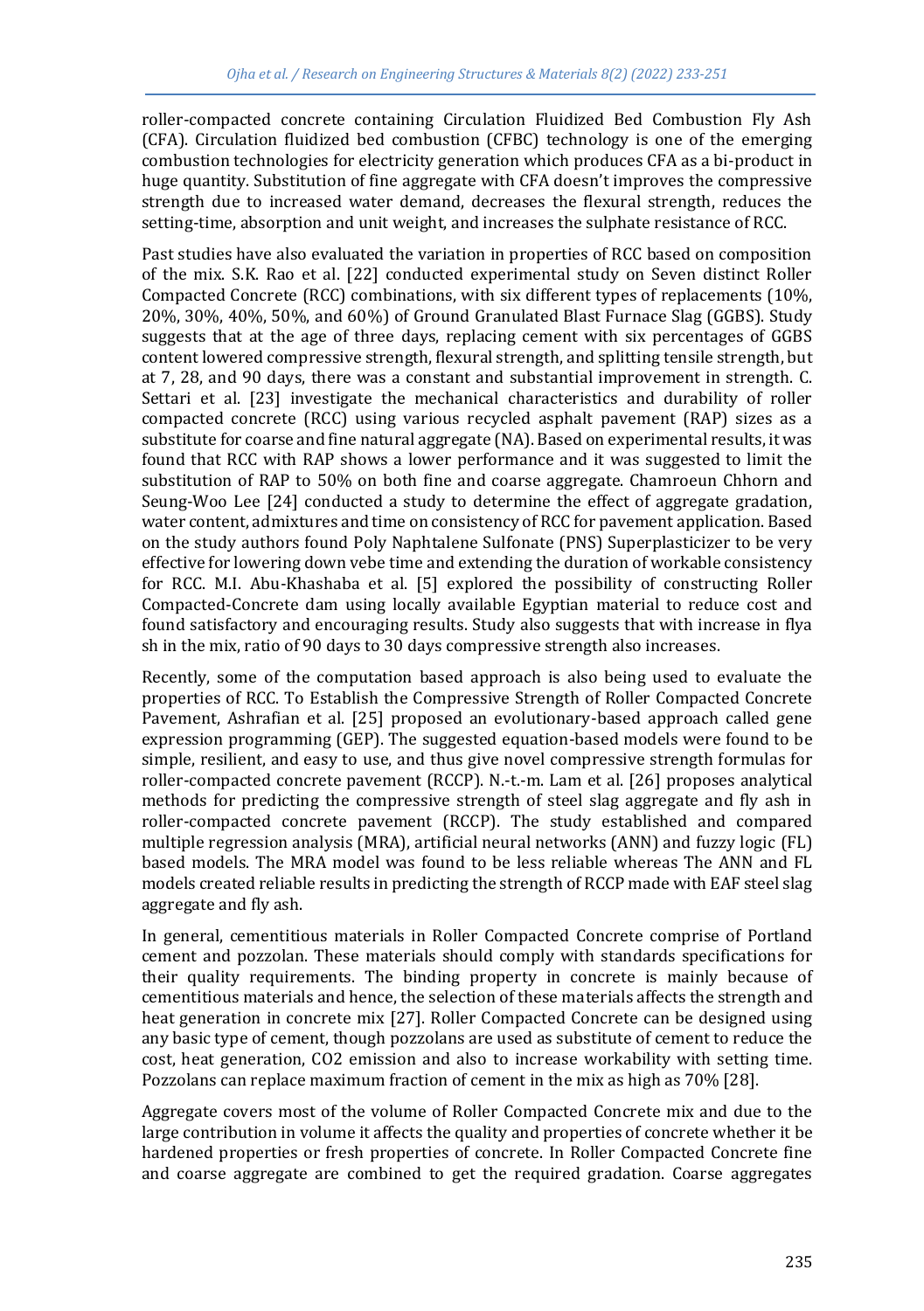should be rigid enough to be able to resist the rollers compaction. The Nominal Maximum Size of Aggregate (NSMA) is generally capped at 50 mm to avoid segregation during transportation and compaction but with good quality control this size can be increased. Study shows that the cost saved by increasing the NSMA beyond 75mm is not that significant [29]. Aggregates should be tested for their physical properties before developing any Roller Compacted Concrete mix to conform the standard's specification.

In this study, properties of RCC such as Vee-Bee density, Vee-Bee time, initial setting time, final setting time and compressive strength were studied for twelve mixes prepared using different types of fly ash sources, cement and admixture. Furthermore, on two mixes mechanical and thermal property related tests were performed. These tests include split tensile strength, direct tensile strength, modulus of elasticity, Poisson's ratio, apparent cohesion, angle of internal friction, specific heat of concrete by Transient Plane Source (TPS) method and Coefficient of Thermal expansion of concrete.

#### **2. Materials Used in RCC**

This section gives the detail of various materials used in making of RCC in this study. These materials include the cementitious materials, water, aggregates and admixtures.

### **2.1. Water**

Water conforming to the requirement same as standard concrete [29] was used for making the RCC mixes.

### **2.2. Admixtures**

In the present study three types of retarders designated as A1, A2, A3 were used. The admixtures conform to the physical parameters and uniformity requirement as specified in IS 9103:1999[30].

#### **2.3. Cementitious Materials**

As cementitious material a mixture of Cement and Fly ash were used for making of RCC in the study. Three types of Cement of OPC43 Grade, designated as C1, C2 and C3 were used. The cement was tested for its physical properties which include Blain's fineness according to IS:4031(Pt-3):1999[31], setting time according to IS:4031(Pt-5):1988[32], soundness according to IS:4031(Pt-3):1988, compressive strength according to IS:4031(Pt-6):1988[33] and Chemical properties according to IS:4032(1985).[34]. The results of these tests are given below in Table 1. It was found that the physical and chemical test results conform to Indian Standards specification IS 269 :2015 [35].

| Sl. |                                         | <b>Results Obtained</b> |                |                |                   |
|-----|-----------------------------------------|-------------------------|----------------|----------------|-------------------|
| No. | Properties                              | C <sub>1</sub>          | C <sub>2</sub> | C <sub>3</sub> | Specifications    |
|     | PHYSICAL TEST                           |                         |                |                | IS 269: 2015      |
| 1   | Blain's fineness, $m^2/kg$              | 317                     | 322            | 316            | More than 225     |
|     | Setting time, minutes                   |                         |                |                |                   |
| 2   | Initial                                 | 125                     | 140            | 130            | More than 30      |
|     | Final                                   | 185                     | 195            | 185            | Less than 600     |
|     | Compressive strength, N/mm <sup>2</sup> |                         |                |                |                   |
| 3   | 3 days                                  | 33.5                    | 29.5           | 28.5           | More than 23      |
|     | 7 days                                  | 44.0                    | 38.0           | 36.5           | More than 33      |
|     | 28 days                                 | 54.0                    | 52.5           | 50.0           | Between 43 and 58 |
| 4   | Specific Gravity                        | 3.13                    | 3.14           | 3.16           |                   |

Table 1. Physical and chemical test results of cement sample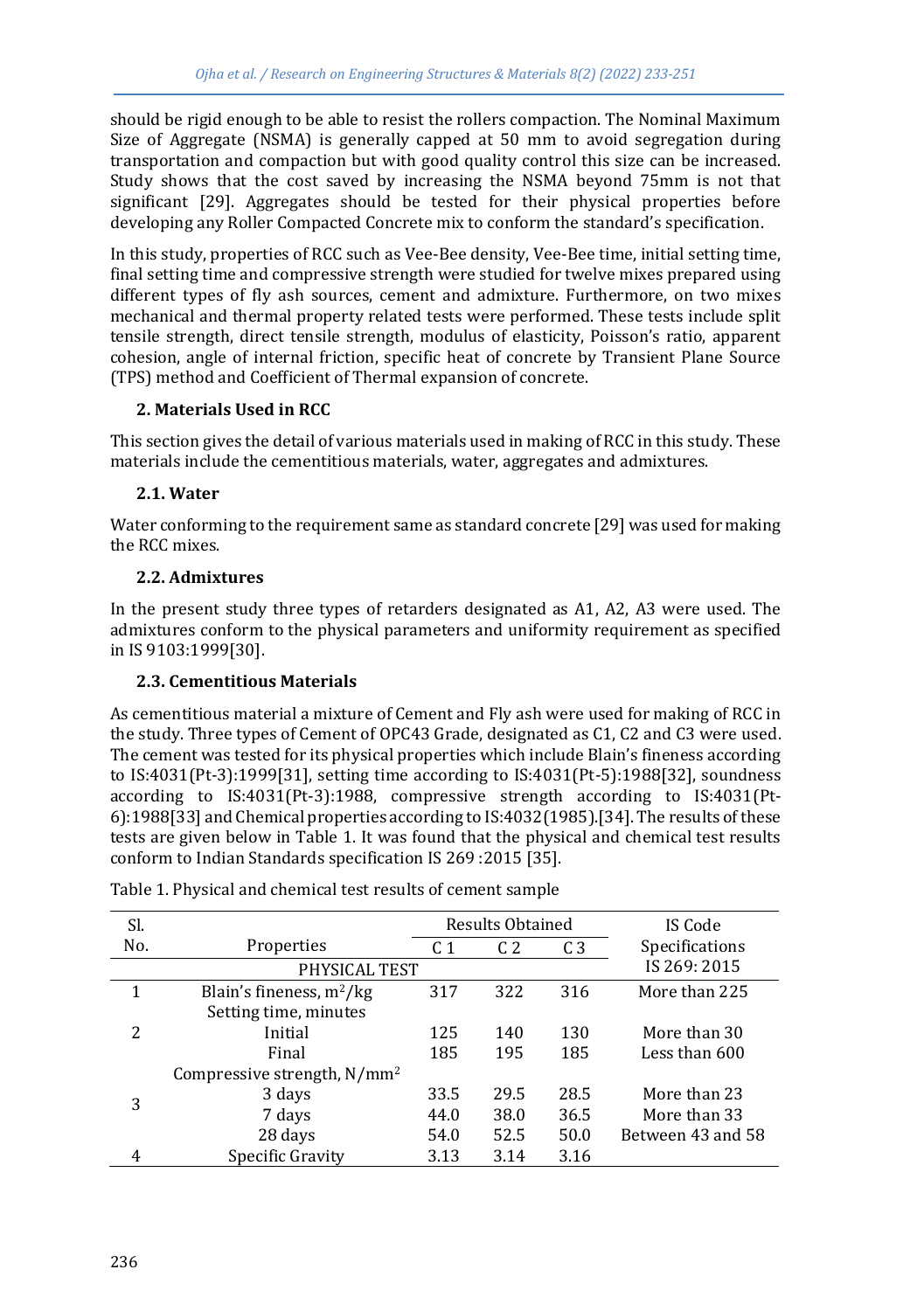|                | <b>CHEMICAL TEST</b>                                                     |                      |                      |                      |                                                                                                 |  |  |
|----------------|--------------------------------------------------------------------------|----------------------|----------------------|----------------------|-------------------------------------------------------------------------------------------------|--|--|
| $\mathbf{1}$   | Loss on Ignition $(\%$ by mass)                                          | 4.43                 | 2.13                 | 2.66                 | Less than 5                                                                                     |  |  |
| $\overline{2}$ | Magnesium Oxide (% by<br>mass)                                           | 3.55                 | 1.78                 | 1.96                 | Less than 6                                                                                     |  |  |
| 3              | Sulphuric Anhydride (% by<br>mass)                                       | 2.66                 | 1.54                 | 2.19                 | Less than 6                                                                                     |  |  |
| $\overline{4}$ | Insoluble Residue (% by<br>mass)                                         | 2.16                 | 0.86                 | 4.13                 | Less than 5                                                                                     |  |  |
| 5              | Chloride (% by mass)                                                     | 0.012                | 0.007                | 0.009                | Less than 0.1                                                                                   |  |  |
| 6              | Alkalies (% by mass)<br>Sodium Oxide<br>Pottasium Oxide<br>Eq. as $Na2O$ | 0.02<br>0.40<br>0.28 | 0.12<br>0.67<br>0.56 | 0.04<br>0.43<br>0.32 | Eq. Na <sub>2</sub> O shall be<br>less than 0.6<br>percent                                      |  |  |
| 7              | Silica (% by mass)                                                       | 19.69                | 19.87                | 22.83                | Ratio of percentage                                                                             |  |  |
| 8              | Iron Oxide (% by mass)                                                   | 3.52                 | 3.34                 | 4.24                 | of lime to                                                                                      |  |  |
| 9              | Alumina (% by mass)                                                      | 4.49                 | 5.57                 | 5.47                 | percentage of silica,<br>alumina and iron<br>oxide when<br>calculated by<br>equation-1 shall be |  |  |
| 10             | Calcium Oxide (% by mass)                                                | 60.91                | 64.48                | 59.70                | between 0.66 to<br>1.02.<br>For $C1 = 0.94$<br>For C2=0.98<br>For C3=0.79                       |  |  |
|                | $(Cao-0.7SO3)/(2.8SiO2+1.2Al2O3+0.65Fe2O3)$                              |                      |                      |                      | (1)                                                                                             |  |  |

| Table 1 (Cont.). Physical and chemical test results of cement sample |  |  |  |
|----------------------------------------------------------------------|--|--|--|
|                                                                      |  |  |  |

Two types of fly ash designated as FA 1 & FA 2 which are available in eastern part of India were used to produce the mix trials. Fly ash were evaluated for their physical & chemical parameter as specified in IS: 3812-part 1[36]. The test results are given in Table 2. It was found that these results conform to Indian Standards specification IS: 3812-part 1 [36].

| Sl No.        |                                                                         | Results         |                 |  |
|---------------|-------------------------------------------------------------------------|-----------------|-----------------|--|
|               | Properties                                                              | FA <sub>1</sub> | FA <sub>2</sub> |  |
|               | PHYSICAL                                                                |                 |                 |  |
|               | Specific gravity                                                        | 2.14            | 2.24            |  |
| $\mathcal{P}$ | Fineness by Blaine $(m^2/kg)$                                           | 336             | 324             |  |
| 3             | Soundness by Auto Clave Exp. (%)                                        | 0.03            | 0.04            |  |
| 4             | Retention on 45µ IS Sieve by Wet Sieving (%)                            | 22.3            | 29.0            |  |
| 5             | Lime Reactivity $(N/mm^2)$                                              | 4.7             | 4.6             |  |
| 6             | Compressive strength at 28 days as % of the strength of<br>mortar cubes | 86.2%           | 85.8%           |  |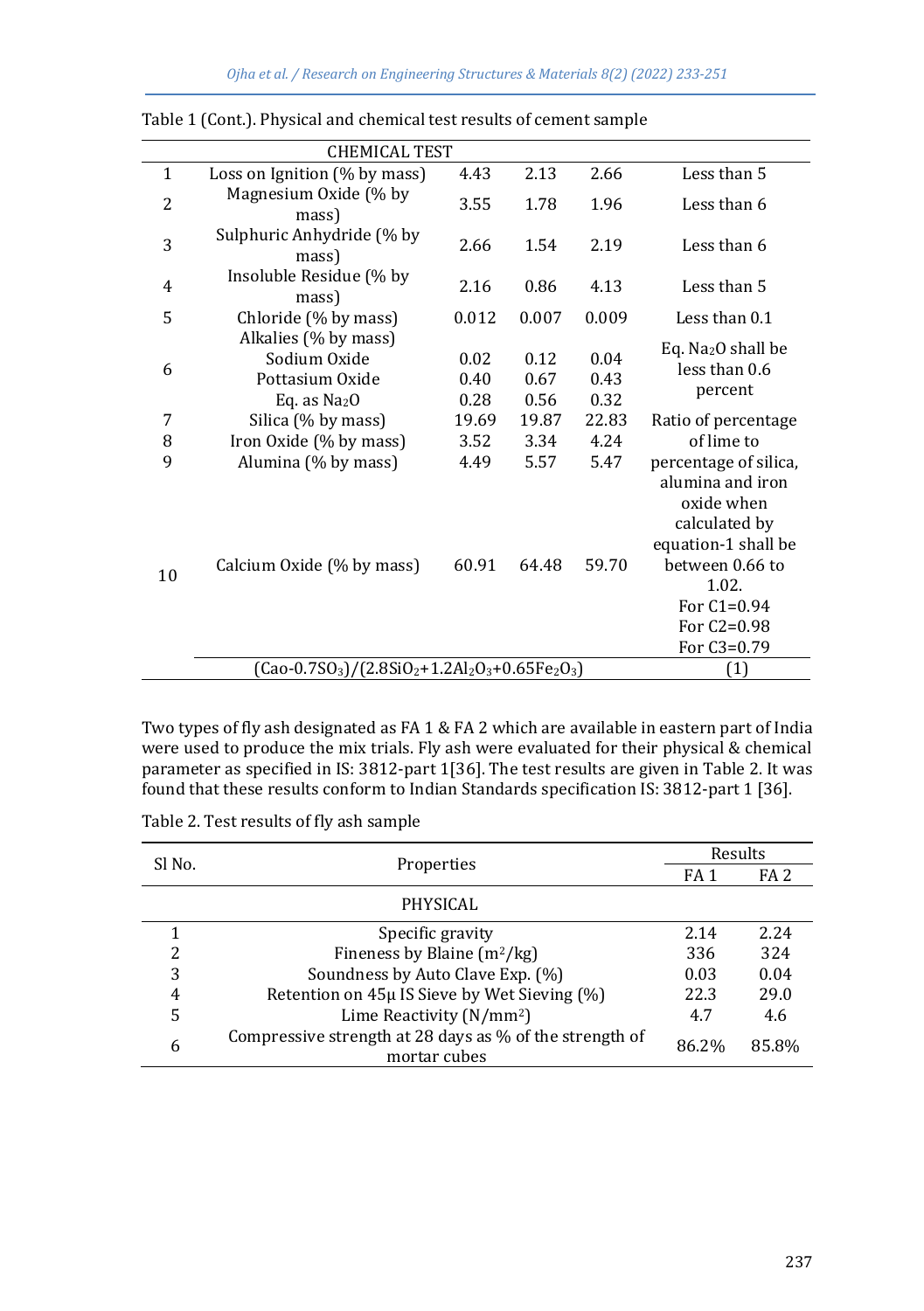|    | CHEMICAL                                     |       |       |
|----|----------------------------------------------|-------|-------|
|    | Loss on Ignition $(\%$ by mass)              | 0.14  | 0.12  |
| 2  | Magnesium Oxide (% by mass)                  | 0.89  | 1.15  |
| 3  | Total Sulphur (SO <sub>3</sub> ) (% by mass) | 0.19  | 0.13  |
| 5  | Chloride (% by mass)                         | 0.002 | 0.002 |
|    | Alkalies (% by mass)                         |       |       |
|    | Sodium Oxide                                 | 0.03  | 0.25  |
| 6  | Pottasium Oxide                              | 0.74  | 1.66  |
|    | Eq. as $Na2O$                                | 0.52  | 1.34  |
|    | Silica (% by mass)                           | 59.95 | 62.27 |
| 8  | Iron Oxide (% by mass)                       | 7.69  | 7.70  |
| 9  | Alumina (% by mass)                          | 26.23 | 23.18 |
| 10 | Calcium Oxide (% by mass)                    | 1.97  | 1.86  |

| Table 2 (Cont.). Test results of fly ash sample |  |  |  |  |
|-------------------------------------------------|--|--|--|--|
|                                                 |  |  |  |  |

#### **2.4. Aggregates**

Coarse aggregates with size in range of 4.75 mm to 40 mm were used for Roller Compacted Concrete mixes. These aggregates were differentiated into three size groups A40(20- 40mm), A20(10-20mm) and A10(4.75-10mm) and were tested for their specific gravity according to IS:2386(Pt-3):1963[37], water absorption according to IS:2386(Pt-3):1963[37], sieve analysis according to IS:2386(Pt-1):1963[38], combined flakiness and elongation according to IS:2386(Pt-1):1963[39], crushing according to IS:2386(Pt-4):1963[40], impact according to IS:2386(Pt-4):1963[40], abrasion according to IS:2386(Pt-4):1963[40], deleterious material according to IS:2386(Pt-2):1963[41] and soundness according to IS:2386(Pt-5):1963[42]. The specific gravity of the aggregates is about 2.7 and water absorption lies between 0.4 and 0.6. Detailed result of these tests are tabulated in Table 3. The aggregate properties conform to the specifications of IS 383:2016 [43].

| Sl. |                                                          | Result   | Result   | Result   | Limits       |
|-----|----------------------------------------------------------|----------|----------|----------|--------------|
| No. | Properties                                               | Obtained | Obtained | Obtained | according to |
|     |                                                          | (A10)    | (A20)    | (A40)    | IS 383:2016  |
| 1   | Specific gravity                                         | 2.7      | 2.68     | 2.66     | 2.1 to $3.2$ |
| 2   | Water absorption (%)                                     | 0.41     | 0.43     | 0.59     | Less than 5  |
| 3   | Abrasion Value %                                         | 28       | 16       | 17       | Less than 30 |
| 4   | Crushing value %                                         | 22       | 19       | 15       | Less than 30 |
| 5   | Impact value %                                           | 19       | 13       | 13       | Less than 30 |
| 6   | Combined Flakiness and<br>Elongation Index %             | 31       | 29.9     | 36.7     | Less than 40 |
| 7   | Soundness (Na2SO <sub>4</sub> ) %                        | 0.46     | 0.16     | 0.05     | Less than 10 |
| 8   | Total deleterious materials<br>% (except coal & lignite) | 0.1      | 0.1      | 0.1      | Less than 2  |

Table 3. Test results of coarse aggregate

Fine aggregates were tested for their specific gravity as specified in IS: 2386 (Pt-3):1963 [44], water absorption as stipulated in IS: 2386(Pt-3):1963, Material finer than 75 microns according to IS: 2386(Pt-1):1963 [38] and sieve analysis as specified in IS: 2386(Pt-1):1963. Results of all the tests conform to the specification in IS: 383:2016 [43] and are tabulated in Table 4.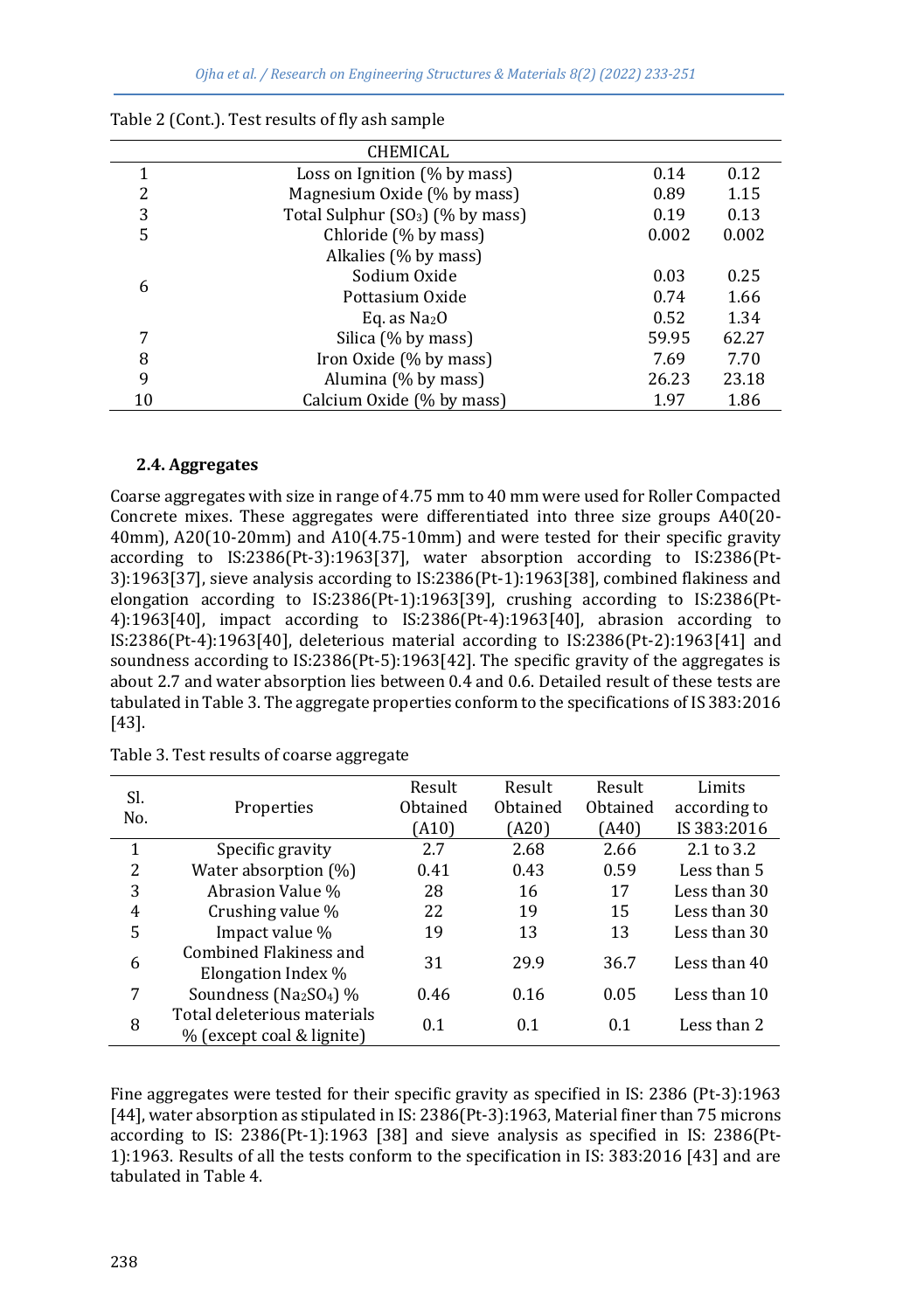The overall combined grading curve for the aggregate blend is given in Figure 1. It shows that the combined grading lies between the specified limits given in ASTM C33 [45].

| Sl No. | Test Carried out                 | Result   | Limits according to |
|--------|----------------------------------|----------|---------------------|
|        |                                  | Obtained | IS383:2016          |
|        | Specific gravity                 | 2.66     | 2.1 to 3.2          |
|        | Water absorption, %              | 0.80     | Less than 5         |
|        | Material finer than 75-micron, % | 11.3     | Less than 12        |

Table 4. Physical test results of fine aggregate sample



Fig. 1 Combined grading curve of aggregate ratio 20:22:28:30

#### **3. Experimental Program**

#### **3.1. Admixture Dose and Setting Time**

The setting time of concrete with admixture was determined by varying the doses of retarding chemical admixture with control mix. The setting time was determined by standard procedure of IS: 1199:2018(Part-7) [46] in which the standard needles were penetrated at different time intervals in the 4.75 mm sieved concrete. The initial and final setting time of concrete was calculated in respect of control mix and are tabulated in Table 5. It was seen that the setting time increases significantly when retarder was added as compared to that of concrete without a retarder (Control Mix).

Ingredients of control mix are as follows;

- Cement 84 kg cum of OPC 43 (Cement 3)
- Qty. of fly ash used 126 kg/cum
- Aggregate ratio 20:22:28:30 (A40:A20:A10:Fine Aggregate
- W/C Ratio 0.57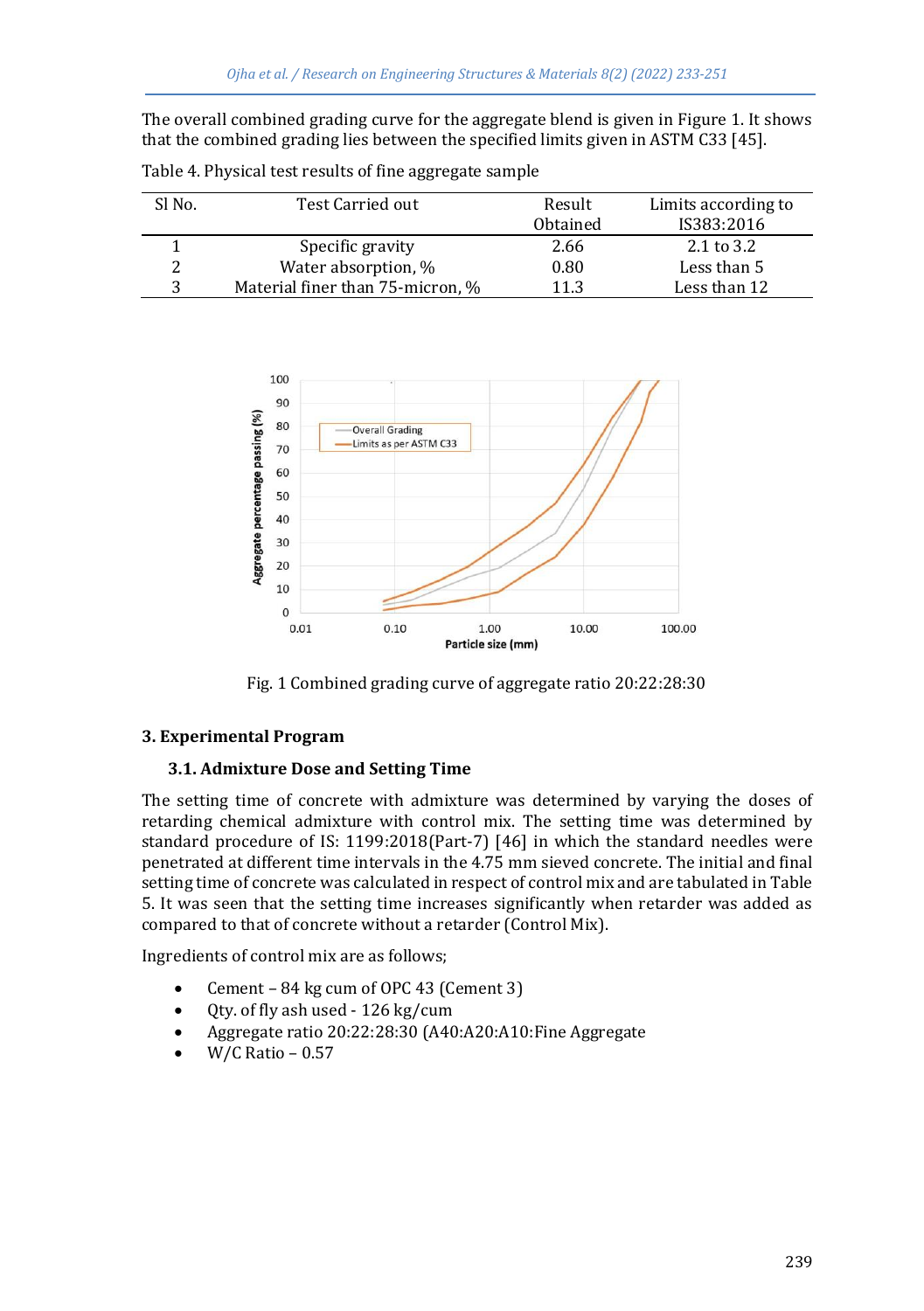| Chemical<br>admixture | Dose of chemical<br>admixture (% by wt. of<br>Cementitious material) | Initial setting time of<br>concrete (hh:mm) | Final setting time of<br>concrete (hh:mm) |
|-----------------------|----------------------------------------------------------------------|---------------------------------------------|-------------------------------------------|
| Control Mix           | $0.00\%$                                                             | 06:40                                       | 10:30                                     |
| A <sub>1</sub>        | 0.35%                                                                | 19:00                                       | 44:40                                     |
| A <sub>1</sub>        | 0.50%                                                                | 45:30                                       | 74:40                                     |
| A <sub>2</sub>        | 0.35%                                                                | 23:40                                       | 36:40                                     |
| A <sub>2</sub>        | 0.50%                                                                | 24:00                                       | 34:10                                     |
| A <sub>3</sub>        | 0.35%                                                                | 24:10                                       | 49:30                                     |
| A <sub>3</sub>        | 0.50%                                                                | 44:45                                       | 72:00                                     |

|  |  | Table 5. Initial and final setting time of control mix and concrete mixes |  |
|--|--|---------------------------------------------------------------------------|--|
|  |  |                                                                           |  |

#### **3.2 Roller Compacted Concrete Mix Proportion**

In this study, three fractions of coarse aggregates, i.e., 40mm, 20mm and 10 mm and one fine aggregate sample was taken. Different ratios of coarse and fine aggregates were blended and the compacted bulk densities were determined by following the procedure mentioned in IS: 2386 (Part III) [44]. The compacted bulk densities of various combinations of fine aggregates (Sand) to coarse aggregates (A40/A20/A10) were obtained. It was found that the compacted bulk density of aggregate ratio 20:22:28:30 was maximum. With the obtained maximum aggregate proportion (20:22:28:30), different RCC mixes were prepared using three types of cement, two sources of fly ash and three types of chemical admixtures. The RCC mix proportions are given in Table 6 (Column 1 to Column 15). Corrections were made in adding water to account for aggregate water absorption.

| Mix<br>ID | Cement         | Fly ash         | Admixture<br>Type | Total<br>Cementitious<br>content | Cement | Fly<br>Ash |
|-----------|----------------|-----------------|-------------------|----------------------------------|--------|------------|
| (1)       | (2)            | (3)             | (4)               | (5)                              | (6)    | (7)        |
| 1         | C <sub>2</sub> | FA <sub>2</sub> | A <sub>1</sub>    | 190                              | 66     | 124        |
| 2         | C <sub>1</sub> | FA <sub>2</sub> | A <sub>1</sub>    | 200                              | 70     | 130        |
| 3         | C <sub>2</sub> | FA <sub>1</sub> | A <sub>3</sub>    | 210                              | 70     | 140        |
| 4         | C <sub>3</sub> | FA <sub>1</sub> | A <sub>2</sub>    | 210                              | 70     | 140        |
| 5         | C <sub>3</sub> | FA <sub>1</sub> | A <sub>1</sub>    | 210                              | 70     | 140        |
| 6         | C <sub>1</sub> | FA <sub>1</sub> | A <sub>3</sub>    | 210                              | 70     | 140        |
| 7         | C <sub>1</sub> | FA <sub>1</sub> | A <sub>2</sub>    | 210                              | 70     | 140        |
| 8         | C <sub>1</sub> | FA <sub>1</sub> | A 1               | 210                              | 70     | 140        |
| 9         | C <sub>2</sub> | FA <sub>2</sub> | A <sub>2</sub>    | 210                              | 74     | 136        |
| 10        | C <sub>2</sub> | FA <sub>2</sub> | A <sub>2</sub>    | 210                              | 84     | 126        |
| 11        | C <sub>2</sub> | FA <sub>2</sub> | A <sub>2</sub>    | 240                              | 84     | 156        |
| 12        | C <sub>2</sub> | FA <sub>2</sub> | A <sub>2</sub>    | 240                              | 96     | 144        |

Table 6. Details of 12 roller compacted concrete trial mixes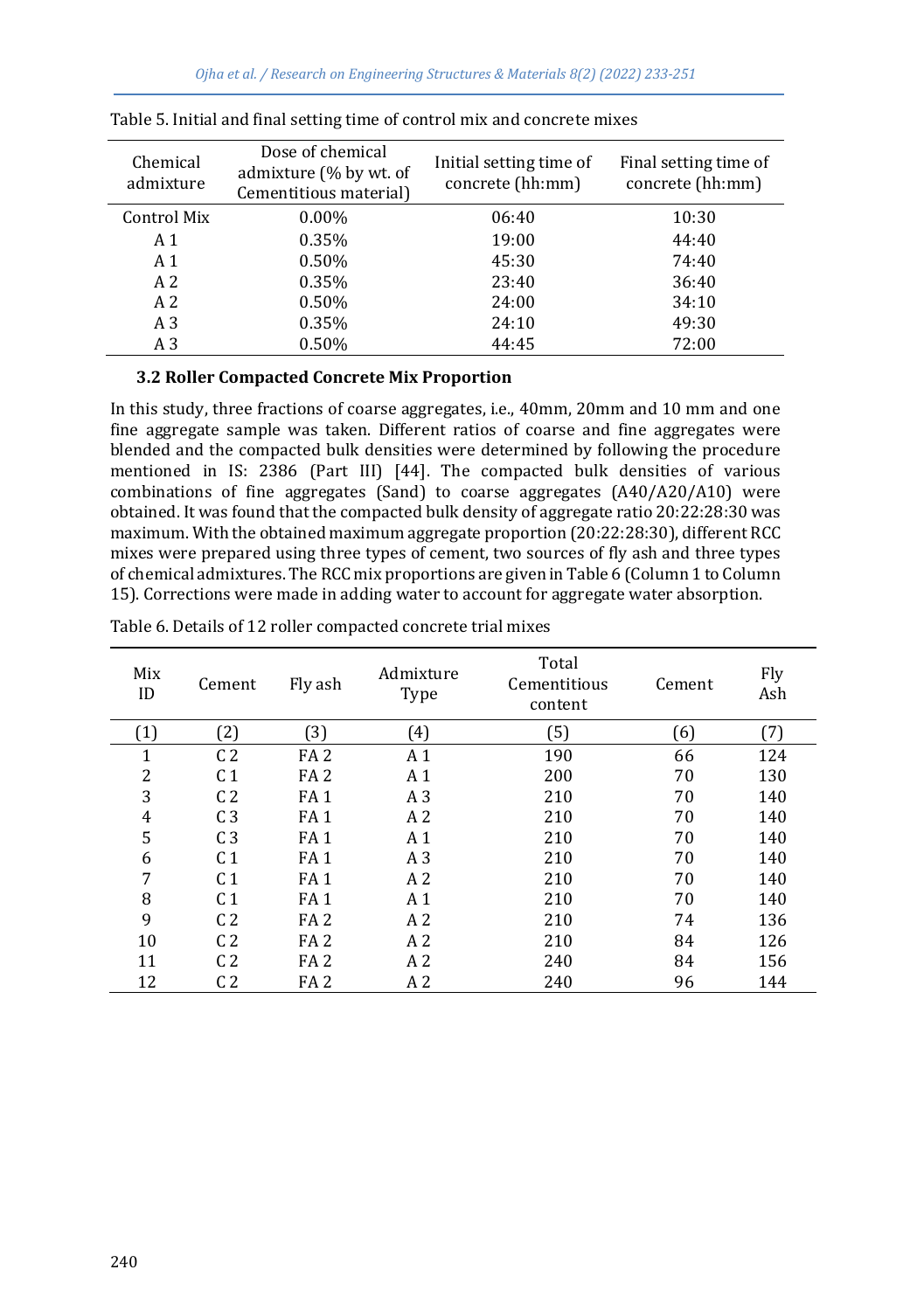| Mix<br>ID    | Cement<br>Fly ash | Water | Sand | 40 <sub>mm</sub> | 20 <sub>mm</sub> | 10 <sub>mm</sub> | W/C<br>Ratio | Admixture<br>(% by wt. of<br>cementitious) |
|--------------|-------------------|-------|------|------------------|------------------|------------------|--------------|--------------------------------------------|
|              | (8)               | (9)   | (10) | (11)             | (12)             | (13)             | (14)         | (15)                                       |
| $\mathbf{1}$ | 0.53              | 108   | 652  | 434              | 481              | 617              | 0.57         | 0.35%                                      |
| 2            | 0.54              | 114   | 642  | 428              | 475              | 609              | 0.57         | 0.35%                                      |
| 3            | 0.50              | 114   | 637  | 424              | 470              | 603              | 0.54         | 0.35%                                      |
| 4            | 0.50              | 114   | 636  | 424              | 470              | 603              | 0.54         | 0.35%                                      |
| 5            | 0.50              | 114   | 637  | 424              | 470              | 603              | 0.54         | 0.35%                                      |
| 6            | 0.50              | 120   | 631  | 421              | 467              | 598              | 0.57         | 0.35%                                      |
| 7            | 0.50              | 114   | 636  | 424              | 470              | 603              | 0.54         | 0.35%                                      |
| 8            | 0.50              | 114   | 636  | 424              | 470              | 603              | 0.54         | 0.35%                                      |
| 9            | 0.54              | 119   | 636  | 424              | 470              | 603              | 0.57         | 0.50%                                      |
| 10           | 0.67              | 119   | 637  | 425              | 471              | 604              | 0.57         | 0.50%                                      |
| 11           | 0.54              | 119   | 627  | 418              | 463              | 594              | 0.5          | 0.50%                                      |
| 12           | 0.67              | 119   | 628  | 419              | 464              | 595              | 0.5          | 0.50%                                      |

|  | Table 6 (Cont). Details of 12 roller compacted concrete trial mixes |  |  |
|--|---------------------------------------------------------------------|--|--|
|  |                                                                     |  |  |

Note: The RCC ingredient content mentioned above are in kg per  $m<sup>3</sup>$  of concrete.

#### **4. Testing Programs and Results**

#### **4.1. Consistency and Density Using Vee-Bee Method**

The consistency of this RCC mixes were measured according to IS: 1199 (Part 2)-2018 [47] using Modified Vee-Bee Consistometer. To determine the consistency of RCC Mixes, cylinder was filled with concrete in three layers and transparent acrylic disc was placed over it. The concrete mix was then vibrated to get the acrylic disc in full contact with cement paste. This test method provides a measure of the consistency of concrete having zero-slump or no measurable slump. Under the application of external vibration, the paste in the concrete rises to the surface. The consistency was measured as the time required for concrete to be consolidated by vibration in a cylindrical mould. The test results of Vee-Bee time are presented in Table 7.

#### **4.2 Determination of Setting Time of Mixes**

Initial Setting Time is the time elapsed after initial contact of cement and water, until the mortar (sieved from the concrete) acquires a penetration resistance of 3.5MPa. Final Setting Time is the time elapsed after the initial contact of cement and water, until the mortar (sieved from the concrete) acquires a penetration resistance of 27.6 MPa. The setting times for RCC were obtained using IS 1199 (Part 7):2018[46] and are tabulated in Table 7.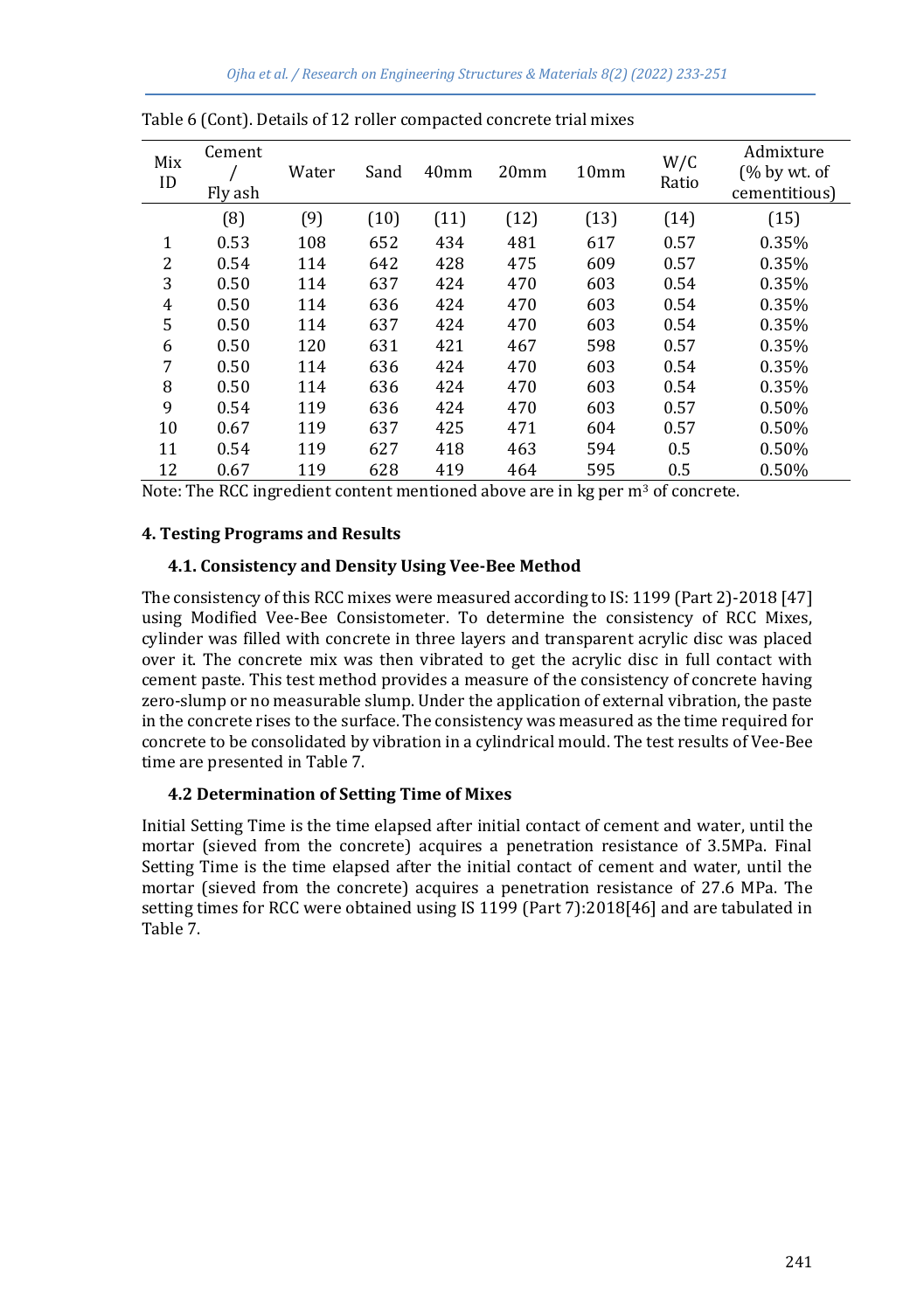| Mix | Vee-Bee time | Vee-Bee Density             | Setting Time (hh:mm) |       |
|-----|--------------|-----------------------------|----------------------|-------|
| ID  | (s)          | $\left({\rm kg/m^3}\right)$ | Initial              | Final |
| 1   | 25           | 2397                        | 25:30                | 40:00 |
| 2   | 14           | 2399                        | 22:20                | 43:15 |
| 3   | 25           | 2363                        | 24:00                | 40:10 |
| 4   | 23           | 2354                        | 24:20                | 44:50 |
| 5   | 30           | 2339                        | 26:00                | 46:00 |
| 6   | 15           | 2394                        | 22:00                | 43:00 |
| 7   | 22           | 2393                        | 22:00                | 38:40 |
| 8   | 24           | 2358                        | 22:00                | 41:50 |
| 9   | 16           | 2430                        | 27:00                | 39:00 |
| 10  | 12           | 2418                        | 24:00                | 39:00 |
| 11  | 13           | 2426                        | 22:00                | 39:00 |
| 12  | 11           | 2419                        | 20:00                | 27:00 |

|  | Table 7. Test results of Vee-Bee time, Vee-Bee Density and Setting time of Concrete |  |  |
|--|-------------------------------------------------------------------------------------|--|--|
|  |                                                                                     |  |  |
|  |                                                                                     |  |  |
|  |                                                                                     |  |  |

#### **4.3. Compressive Strength**

#### *4.3.1. Casting and Curing of Cube Specimen*

The 150 mm X 150mm X 150mm cubes were cast to determine the compressive strength of the concrete samples. The concrete in the cube mould was placed in three layers (each layer approx. 50mm) and was compacted using table vibrator keeping time of vibration 60±2 seconds for each layer. Before placing concrete in subsequent layer, previous layer was roughened using wire brush.



Fig. 2 Shows cast cube for one of the mix trial

For Normal curing, the cube specimens were removed from the moulds after 72 hours of air curing at  $27\pm2\degree$ C and RH $\pm65\%$ . After demoulding specimens were stored in water curing at 27±2°C and were taken out just prior to its testing at the required age. Cube specimens were tested for compressive strength at 7, 28, 56, 90 and 365 days for each trial mix according to the procedure given in IS: 516. The test results of compressive strength are presented in Figure 3.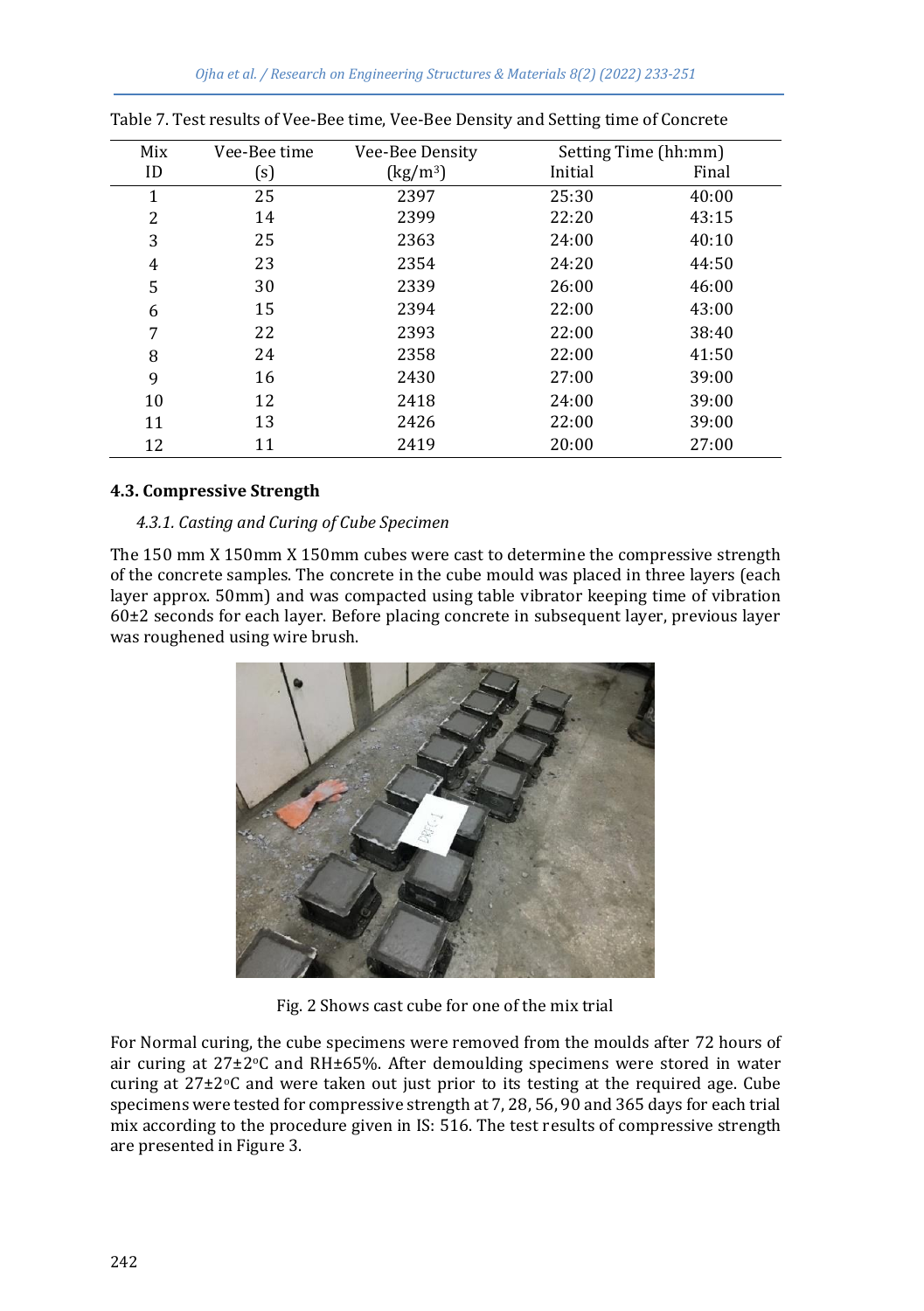In the figure, cementitious content and compressive strength are given on vertical axis while Mix ID on horizontal axis. It was observed in Figure 3(a) that for same cement content and fly ash content the compressive strength varies with change of cement type. The compressive strength was highest for Mix ID 8 while lowest for 3 which may be due to marginally higher compressive strength of cement 1 as compared to cement 2 which are used in Mix 8 and 3 respectively and can also be attributed to presence of performance improver which is getting reflected in insoluble residue value of cement (C1). It is also evident from compressive strength of Mix 8 & 7 and 5 & 4 that there is negligible effect of changing admixture type on strength. In figure 3(b) the compressive strength increases with increase of total cementitious content. From Mix 9 & 10 and 11 & 12 it is observed that increasing cement while keeping the total cementitious content same, increases the strength. It is also observed from Figure 3 that the 365 days compressive strength is approximately double of 28 days compressive strength.

Mardani et.al. [17] studied high fly ash ratio with cement to fly ash ratio of 0.67 and found compressive strength of 17.7, 31.8, 39.5, and 40.6 for 7, 28, 90, and 180 days. These values are comparable with findings particularly for mix ID 10 and 12, having cement to fly ash ratio of 0.67. Other mixes also show similar trend in their strength with age.







(b)

Fig. 3 Compressive strength at 7, 28, 56, 90, 365 days and cementitious content (a) Fly ash FA1 (b) Fly ash FA2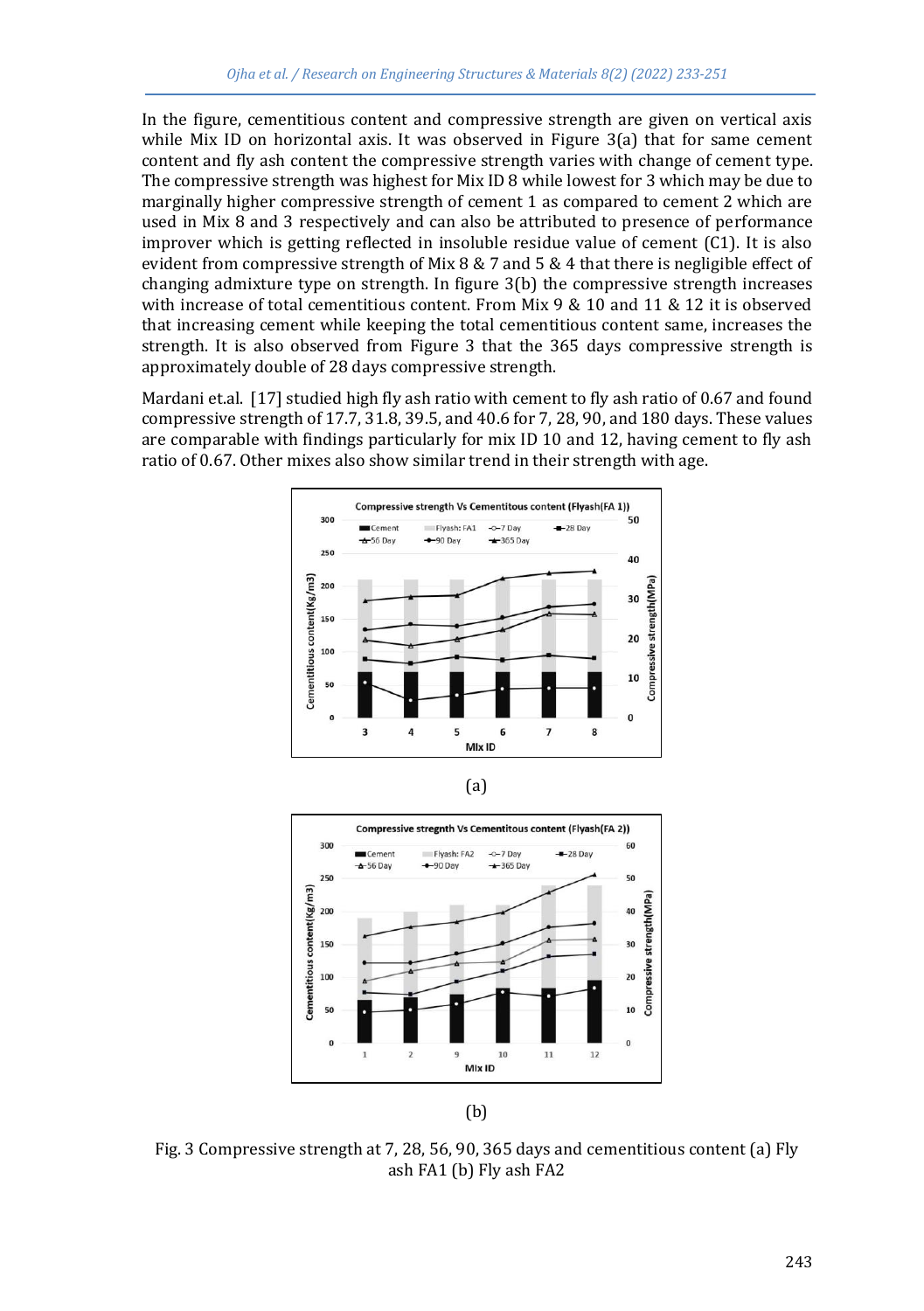#### **4.4 Mechanical and Thermal Properties Investigation**

Mechanical properties such as Tensile strength, Modulus of Elasticity, Poisson's ratio, apparent cohesion, angle of internal friction, water permeability, specific heat and coefficient of thermal expansion were obtained for Mix ID 4. Keeping in view that strength requirement for dam construction is  $25 \text{ N/mm}^2$  at  $365 \text{ days}$ , mix ID 4 was selected due to its lowest cement/fly ash ratio among all the mixes prepared, i.e., 0.50 and water/cement ratio of 0.54.

#### **4.5. Split Tensile Strength, Modulus of Elasticity and Poisson Ratio**

Cylindrical specimens of 150mm diameter and 300mm length were cast to determine Splitting Tensile Strength, Modulus of Elasticity (MOE) & Poisson Ratio and Direct Tensile Strength of concrete. The specimens were removed from the moulds after 3 days of casting. After demoulding, the specimens were kept in water at  $27\pm2^{\circ}$ C until the age of testing. The Split Tensile Strength, Modulus of Elasticity (MOE) & Poisson Ratio and Direct Tensile Strength were determined at the age of 28 days, 90 days and 180 days. Modulus of Elasticity (MOE) & Poisson Ratio was also done at 7 days. The test procedure as given in IS: 5816[48]/IS: 516[49] were followed to determine Split Tensile Strength. Modulus of Elasticity (MOE) & Poisson Ratio were tested according to ASTM C-469[50]. For testing of Direct Tensile Strength literature was referred [51]. The test results are presented in Table 8. Mardani et.al. [17] studied high fly ash ratio with cement to fly ash ratio of 0.67 and found split tensile strength of 3.87 at 180 days. These values are comparable with our findings for mix ID 4 with cement to fly ash ratio of 0.50.

#### *4.5.1 Direct Tensile Strength Method*

Cylindrical specimens of 150mm diameter and 300mm length were cast to determine Direct Tensile Strength of concrete. Direct Tensile Strength was determined at the age of 28 days, 90 days and 180 days. 2 cylinders, which were used for direct tension tests at each age, were taken out of the water one day prior to testing. After grinding both sides of each specimen, the specimens were dried for 12 hours and adhered to the steel plates with epoxy, as shown schematically in Figure 4. The epoxy was left for 12 hours to dry to improve bond quality between the concrete specimen and the steel plate in the test setup. Direct tensile cracking strength of cylinder specimens was measured using Universal Testing Machine (UTM). The test results are presented in Table 8.

Direct tensile strength at 180 days shows significant improvement than at 28 and 90 days suggesting the gain in tensile strength at later stage. The increase in modulus of elasticity of concrete made with Mix ID 4 from 28 days to 365 days is approximately 1.5 times whereas increase in compressive strength was approximately 2.2 times. The percentage of split tensile of concrete made with Mix ID 4 is approximately 14 percent of 28 days compressive strength whereas approximately 8 percent of 365 days compressive strength. The test results of split tensile strength are in line with ACI 363R-10 (ACI-2010) report which claims that for lower strength concrete, tensile strength may go upto 10 % of compressive strength; however, for higher strength it reduces to about 5 % of compressive strength [52, 53]. The ratio of direct tensile strength to split tensile strength of concrete at 28-, 90- and 180-days age varies between 0.63 to 0.73 with an average ratio of 0.67 which is in line with relationship reported in the literature [54]. The poisson's ratio values are lower than that of the standard value of 0.20 reported in codes and specification for normal strength concrete. This can be attributed to maximum size of aggregate in the mix (40 mm size).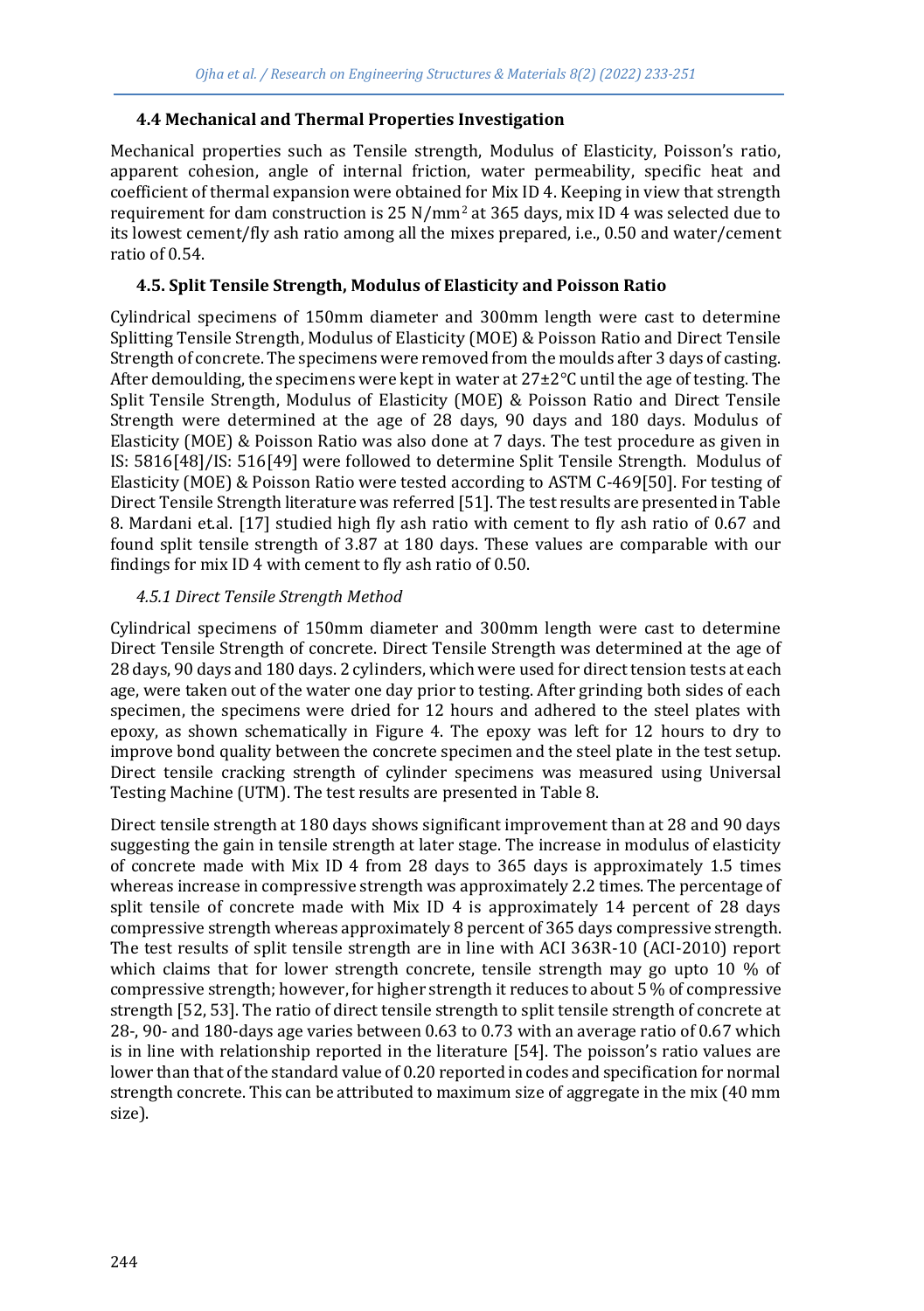

Fig. 4 Direct tension test conducted by the proposed test setup

Table 8. Test results of split tensile strength, direct tensile strength and modulus of elasticity (MOE) and poisson ratio

| Mix ID | Age<br>(Days) | <b>Split Tensile</b><br>Strength<br>$(N/mm^2)$ | Direct Tensile<br>Strength<br>$(N/mm^2)$ | Modulus of<br>Elasticity<br>$(N/mm^2)$ | Poisson's<br>Ratio |
|--------|---------------|------------------------------------------------|------------------------------------------|----------------------------------------|--------------------|
|        | 7             | $\overline{\phantom{0}}$                       | -                                        | 9391                                   | 0.115              |
|        | 28            | 1.52                                           | 1.115                                    | 19990                                  | 0.108              |
| 4      | 90            | 1.93                                           | 1.199                                    | 25451                                  | 0.123              |
|        | 180           | 2.51                                           | 1.745                                    | 30574                                  | 0.146              |

# **4.6. Apparent Cohesion and Angle of Internal Friction**

Cylindrical specimens of 100mm diameter and 200mm length were cast to determine the Apparent Cohesion & Angle of Internal Friction of concrete. The specimens were removed from the moulds after 3 days of casting. After demoulding, the specimens were kept in water at  $27\pm2\degree$ C. The Apparent Cohesion & Angle of Internal Friction was determined at age of 28, 90 and 180 days for Mix ID 4. The test procedure as given in IS: 13047 [55] were followed to determine Apparent Cohesion & Angle of Internal Friction. The test results of Apparent Cohesion & Angle of Internal Friction are presented in Table 9. Cohesion also shows the similar trend as tensile strength and shows a marginally higher value at later stage. No improvement was observed in angle of internal friction for RCC with age. The shear strength of concrete depends upon the cohesion and angle of internal friction. The general range of angle of internal friction as reported earlier [56] is between 30 to 65 degrees for RCC.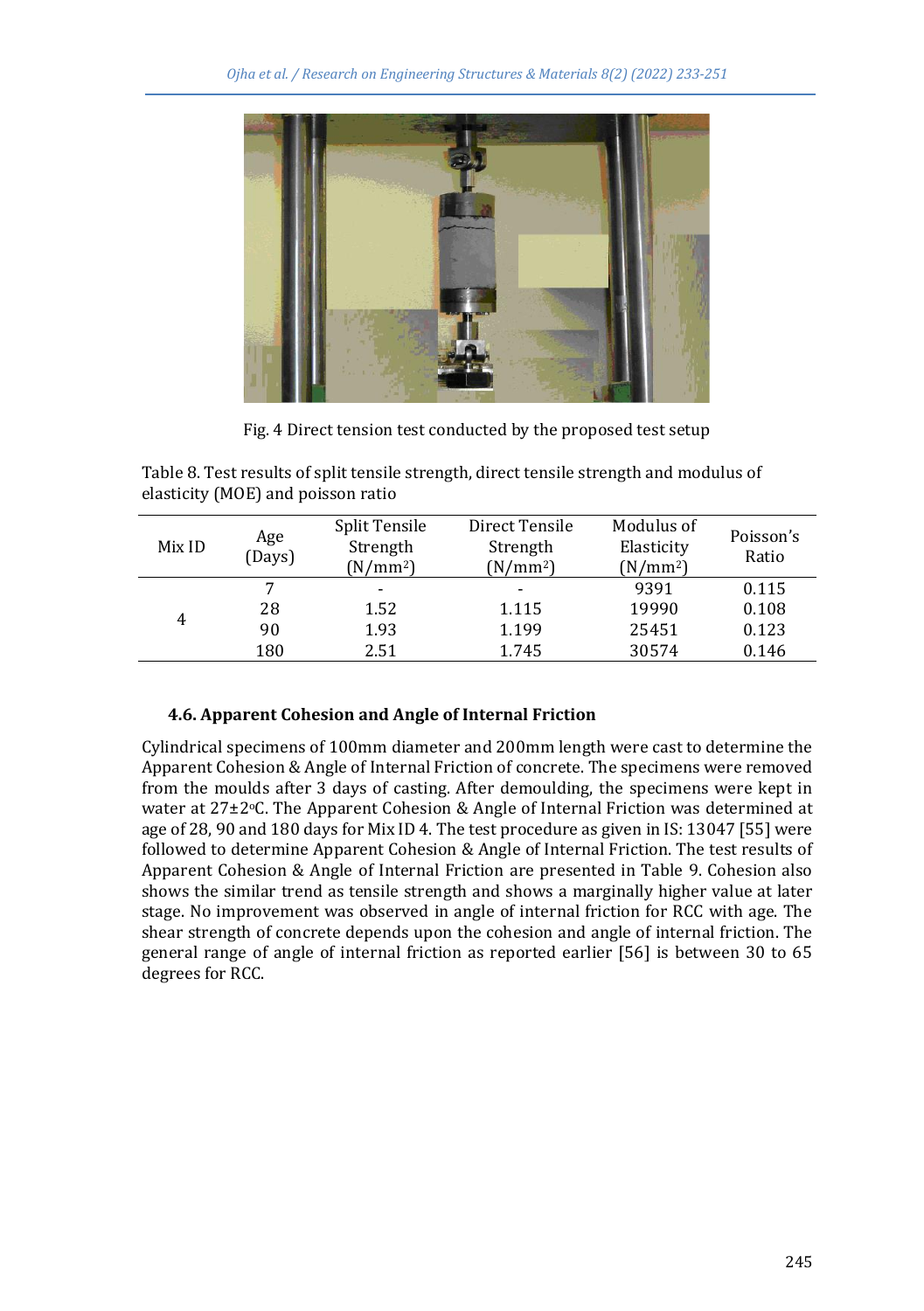| Mix ID |             | <b>Apparent Cohesion</b> | Angle of Internal Friction |  |
|--------|-------------|--------------------------|----------------------------|--|
|        | Age in Days | $N/mm^2$                 | Degree                     |  |
|        | 28          | 4.17                     | 39.30                      |  |
|        | 90          | 5.41                     | 40.32                      |  |
|        | 180         | 5 71                     | 38.83                      |  |

Table 9. Test results of apparent cohesion and angle of internal friction

#### **4.7. Water Permeability**

Cylindrical specimens of 150mm diameter and 150mm length were cast to determine the Water permeability of concrete. The specimens were removed from the moulds after 3 days of casting. After demoulding, the specimens were kept in water at  $27\pm2\degree$ C. The water permeability of concrete was determined at the age of 90 days for Mix ID 4 by following the test procedure given in IS: 516 (Part 2) [57] and it was found that the water permeability of the concrete was 70mm.

Past studies [58, 59] has indicated that the addition of high volume fly ash in the matrix leads to enhancement in its porosity and water absorption. Increasing porosity and water absorption with the addition of HVFA is one disadvantage of using this system. The hydration of cement fills the volume initially occupied by water thereby decreasing the overall porosity of systems. The pozzolanic activity of fly ash consumes portlandite and precipitates secondary CSH, without altering the porosity, but reducing the interconnectivity of the pore structure. Therefore, when HVFA addition is done in the concrete mix; the water cement ratio, cement to fly ash ratio, strength and durability requirements of the structure shall be considered for achieving desired concrete mix for the durable and safe structure.

#### **4.8. Specific Heat of Concrete**

Specific heat of concrete can be measured by steady state method or transient method. In this study, Transient Plane Source (TPS) method was used to determine the specific heat of concrete. This apparatus determines thermal properties based on hot disc method according to ISO 22007-2:2018 [60]. For determining specific heat of concrete, the specimen size was considered 300 mm ×300 mm × 100 mm. After demoulding, butyl sheet wrapping was done to prevent loss or gain of moisture in specimen. All the specimens were kept at a laboratory temperature of  $27 \pm 2^{\circ}$ C and humidity more than 65%. Testing was conducted using TPS 500 as shown in Figure 5. The average specific heat of concrete at 7 days is 402.63 J/Kg/K and at 56 days is 368.59 J/kg /K. Specific heat for RCC in the study shows a much lower value than the specified values for normal concrete in IS 14591-1999 [61], i.e., 850 J/kg /  $°C - 1050$  J/Kg/ $°C$ .

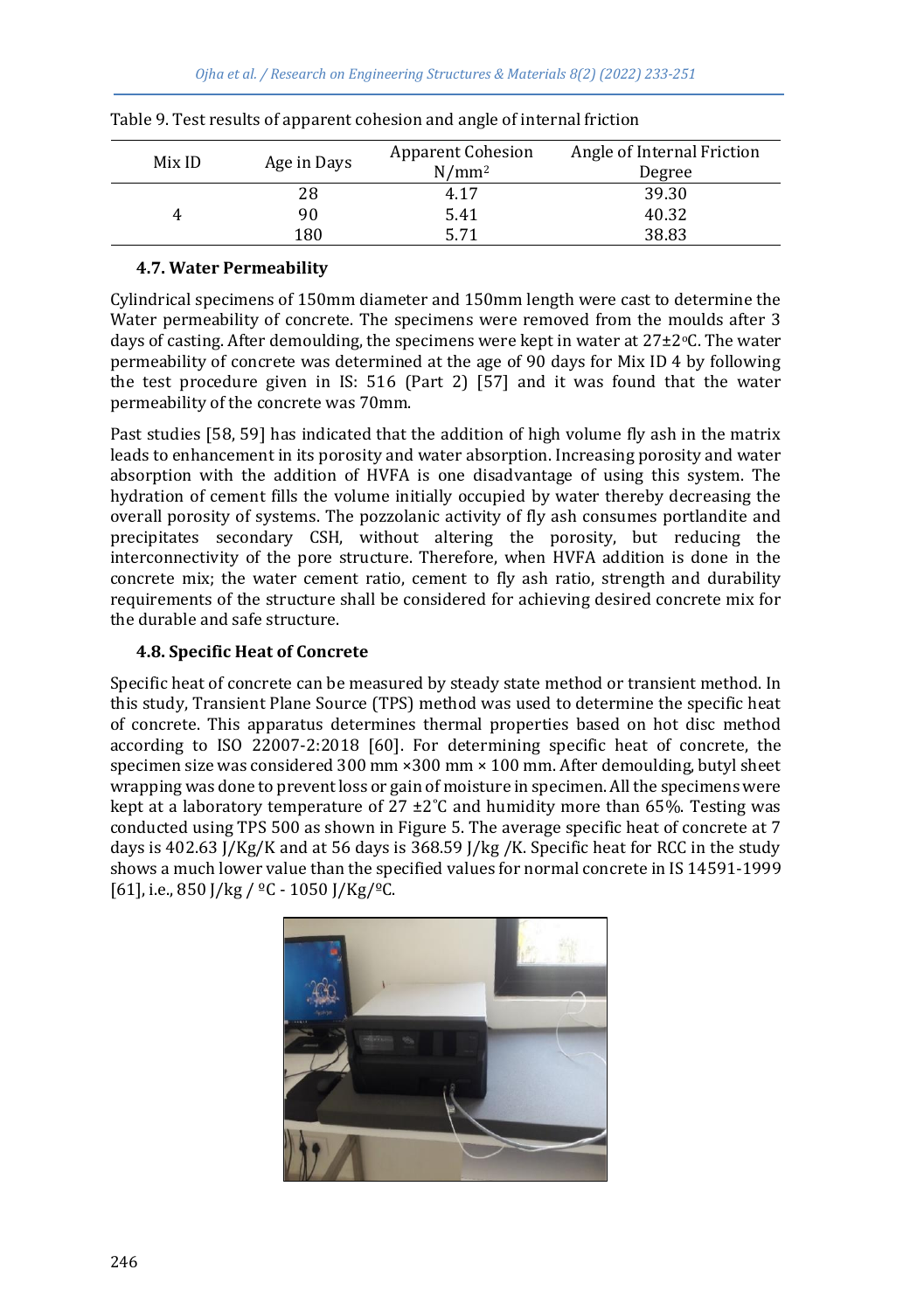

Fig. 5 Evaluation of thermal conductivity and specific heat of concrete

#### **4.9. Coefficient of Thermal Expansion of Concrete**

Prism specimens of 75mm X 75mm X 300mm length were cast to determine the coefficient of thermal expansion of concrete. The specimens were removed from the moulds after 3 days of casting. After demoulding, the specimens were kept in water at  $27\pm2\degree$ C. The coefficient of thermal expansion of concrete was determined at 56 days. Mix ID 4 proportions were used for casting of specimens. The test procedure as given in CRD-C39- 81 was followed to determine Co-efficient of thermal expansion of concrete. The test results show that average Coefficient of thermal expansion at 56-days was 1.276 x 10-5/°C which is in line with value (1.2 x 10-5/°C) specified by Indian standard IS456 -2000 for quartzite aggregate.

# **5. Conclusions**

The study was performed to see the effect of various composition of materials of RCC on its properties. It was observed that average increase in compressive strength of RCC from 28 days to 365 days was twice, i.e. 365 days compressive strength was nearly two times 28 days. There was nearly no effect of adding different admixtures on 365 days compressive strength of concrete. The compressive strength of RCC mix increases with increase in total cementitious content, however cement to fly ash ratio is critical in achieving specified strength. Consistency in terms of Vee-Bee time is between 11 to 30 seconds for different mixes. Initial setting time is more than 20 hours and final setting time is as high as 46 hours for the mixes. Increase in setting time can be attributed to addition of retarder admixture.

The increase in modulus of elasticity of concrete made with Mix ID 4 from 28 days to 365 days is approximately 1.5 times whereas increase in compressive strength was approximately 2.2 times. The percentage of split tensile of concrete made with Mix ID 4 is approximately 14 percent of 28 days compressive strength whereas approximately 8 percent of 365 days compressive strength. The ratio of direct tensile strength to split tensile strength of concrete at 28-, 90- and 180-days age varies from 0.63 to 0.73 with an average ratio of 0.67. Cohesion also shows the similar trend as tensile strength and shows a marginally higher value at later stage. No improvement has been observed in angle of internal friction for RCC with age. The average specific heat of concrete at 7 days is 402.63  $J/Kg/K$  and at 56 days is 368.59  $J/Kg/K$ . Specific heat for RCC in the study shows a much lower values than the specified values for normal concrete in IS 14591-1999, i.e. 850 J/kg /  $°C$  - 1050 J/kg /  $°C$  for wide range of materials and conditions. The test results show that average Coefficient of thermal expansion at 56-days was  $1.276 \times 10^{-5}$  /°C which is in line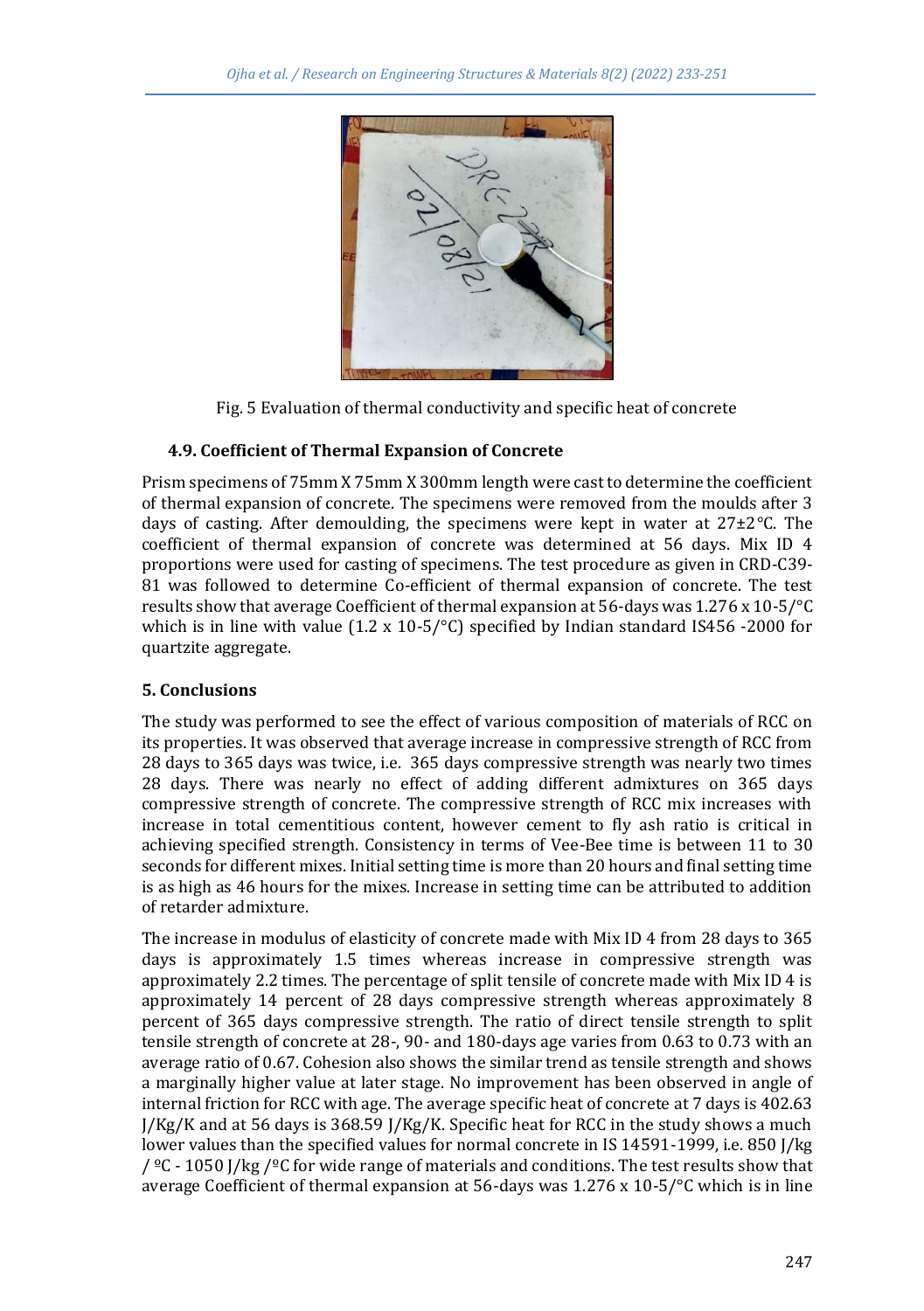with value (1.2 x 10-5/°C) specified by Indian standard IS 456 -2000 for quartzite aggregate

#### **References**

- [1] Al-Tameemi AA, Alkelabi EAM. Studying the influence of fiber reinforcement on the characteristics of roller compacted concrete used in airports with partial replacement of cement by cement kiln dust. In IOP Conference Series: Materials Science and Engineering, 2020.<https://doi.org/10.1088/1757-899X/888/1/012011>
- [2] Shafigh P, Hashemi M, Nam BH, Koting S. Optimum moisture content in rollercompacted concrete pavement. International Journal of Pavement Engineering, 2020; 21:14[. https://doi.org/10.1080/10298436.2019.1567919](https://doi.org/10.1080/10298436.2019.1567919)
- [3] Warren T. Roller-compacted concrete dams: A brief history and their advantages. Dams and Reservoirs, 2012; 22:2[. https://doi.org/10.1680/dare.12.00010](https://doi.org/10.1680/dare.12.00010)
- [4] Williams S. Construction of roller-compacted concrete pavement in the Fayetteville shale play area, Arkansas. Transportation Research Record. (2408) (2014). <https://doi.org/10.3141/2408-06>
- [5] Abu-Khashaba MI, Adam I, El-Ashaal A. Investigating the possibility of constructing low cost roller compacted concrete dam. Alexandria Engineering Journal, 2014; 53:1 131- 142[. https://doi.org/10.1016/j.aej.2013.11.009](https://doi.org/10.1016/j.aej.2013.11.009)
- [6] Ashtankar VB, Chore HS. Development of design mix roller compacted concrete dam at Middle Vaitarana. Advances in concrete construction, 2014; 2:2. <https://doi.org/10.12989/acc.2014.2.2.125>
- [7] Bayagoob KH, Bamaga SO. Construction of roller compacted concrete dams in hot arid regions. Materials, 2019; 12:19. <https://doi.org/10.3390/ma12193064>
- [8] Filho JM, Paulon VA, Monteiro PJM, de Andrade WP, Dal Molin D. Development of laboratory device to simulate roller-compacted concrete placement. ACI Materials Journal, 2018; 105:2[. https://doi.org/10.14359/19752](https://doi.org/10.14359/19752)
- [9] Aghaeipour A, Madhkhan M. Mechanical properties and durability of roller compacted concrete pavement (RCCP)-a review. Road Materials and Pavement Design, 2020; 21:7. <https://doi.org/10.1080/14680629.2019.1579754>
- [10] US Army Corps of Engineers. Standard Practice for Concrete for Civil Works Structures. Engineering Structures, 2000; 17:9.
- [11] Arora VV, Singh B. Durability Studies on Prestressed Concrete made with Portland Pozzolana Cement, Indian Concrete Journal, 2016; 90:8.
- [12] Harrington D, Abdo F, Adaska W, Hazaree C. Guide for Roller-Compacted Concrete Pavements. Institute for Transportation, Iowa state univerisity. (August) (2010).
- [13] Rao SK, Sravana P, Rao TC. Experimental studies in Ultrasonic Pulse Velocity of roller compacted concrete pavement containing fly ash and M-sand. International Journal of Pavement Research and Technology, 2016; 9:4 289-301. <https://doi.org/10.1016/j.ijprt.2016.08.003>
- [14] Arora V.V., Singh Brijesh, Patel Vikas, and Trivedi Amit, Evaluation of modulus of elasticity for normal and high strength concrete with granite and calc‐granulite aggregate. Structural Concrete, 2021; 22: S1, Jan. <https://doi.org/10.1002/suco.202000023>
- [15] Liu S, Li Q, Rao M, Wang L. Properties and microstructure of roller compacted concrete with high volume low quality fly ash. Medziagotyra, 2017; 23:3 2). <https://doi.org/10.5755/j01.ms.23.3.16318>
- [16] Cao C, Sun W, Qin H. Analysis on strength and fly ash effect of roller-compacted concrete with high volume fly ash. Cement and Concrete Research, 2000; 30:1. [https://doi.org/10.1016/S0008-8846\(99\)00203-3](https://doi.org/10.1016/S0008-8846(99)00203-3)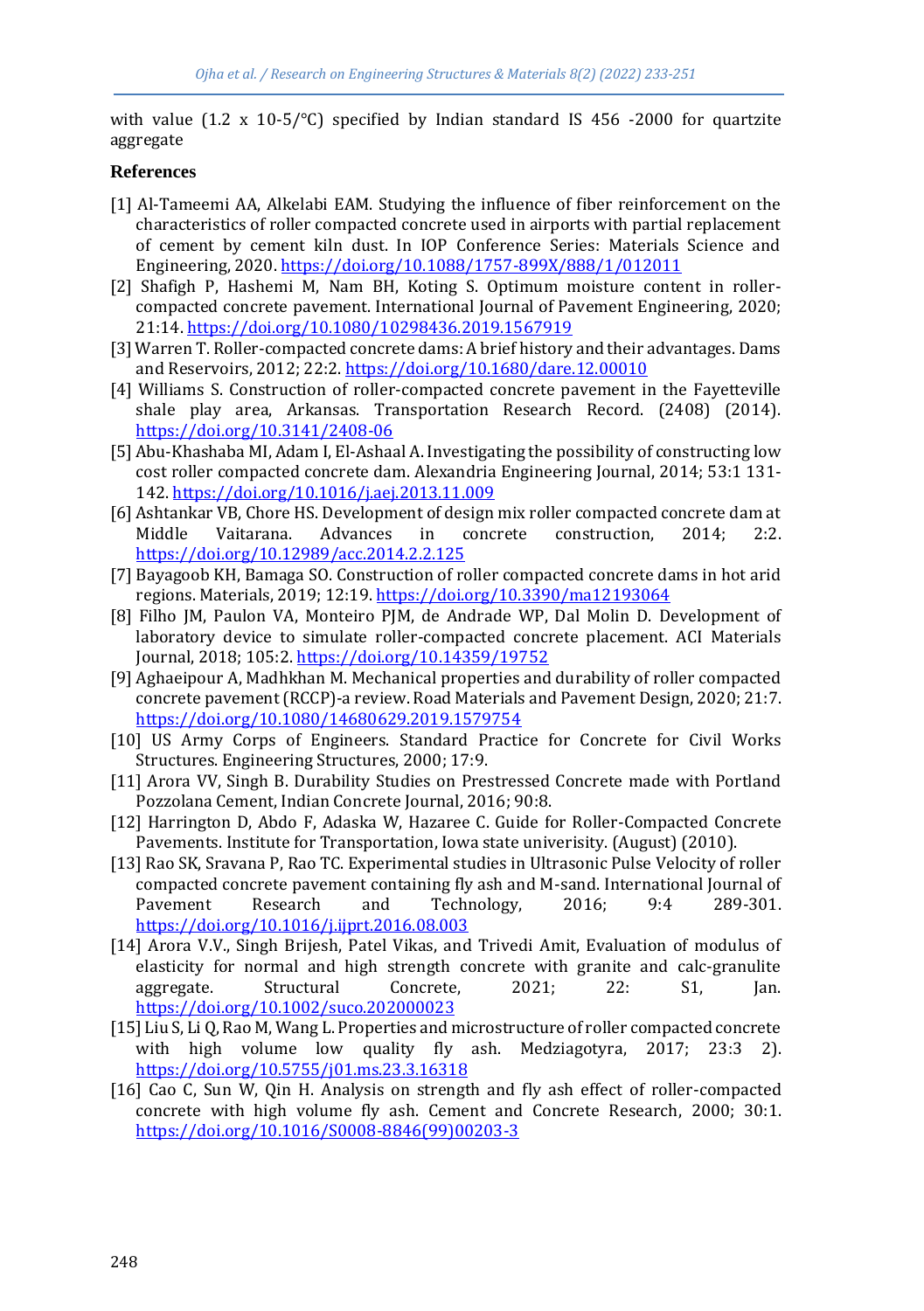- [17] Mardani-Aghabaglou A, Ramyar K. Mechanical properties of high-volume fly ash roller compacted concrete designed by maximum density method. Construction and Building Materials. 38 (2013).<https://doi.org/10.1016/j.conbuildmat.2012.07.109>
- [18] Adamu M, Mohammed BS, Shahir Liew M. Mechanical properties and performance of high volume fly ash roller compacted concrete containing crumb rubber and nano silica. Construction and Building Materials, 2018; 171. <https://doi.org/10.1016/j.conbuildmat.2018.03.138>
- [19] Bofang Z. Key Principles for Temperature Control of Mass Concrete. In Thermal Stresses and Temperature Control of Mass Concrete, 2014. <https://doi.org/10.1016/B978-0-12-407723-2.00023-3>
- [20] Lam MNT, Jaritngam S, Le DH. A Study on Mixing Proportion of Roller-Compacted Concrete Pavement Made of EAF Slag Aggregate and Fly Ash by Using Taguchi Method. In IOP Conference Series: Earth and Environmental Science. Institute of Physics Publishing, 2018.<https://doi.org/10.1088/1755-1315/171/1/012048>
- [21] Lin WT, Lin KL, Chen K, Korniejenko K, Hebda M, Łach M. Circulation Fluidized Bed Combustion Fly Ash as Partial Replacement of Fine Aggregates in Roller Compacted Concrete. Materials, 2019; 12:24) 4204[. https://doi.org/10.3390/ma12244204](https://doi.org/10.3390/ma12244204)
- [22] Rao SK, Sravana P, Rao TC. Abrasion resistance and mechanical properties of Roller Compacted Concrete with GGBS. Construction and Building Materials, 2016; 114: 925- 933[. https://doi.org/10.1016/j.conbuildmat.2016.04.004](https://doi.org/10.1016/j.conbuildmat.2016.04.004)
- [23] Settari C, Debieb F, Kadri EH, Boukendakdji O. Assessing the effects of recycled asphalt pavement materials on the performance of roller compacted concrete. Construction and Building Materials. 2015; 101: 617-621. <https://doi.org/10.1016/j.conbuildmat.2015.10.039>
- [24] Chhorn C, Lee SW. Consistency control of roller-compacted concrete for pavement. KSCE Journal of Civil Engineering, 2017; 21:5 1757-1763. <https://doi.org/10.1007/s12205-016-0820-y>
- [25] Ashrafian A, Gandomi AH, Rezaie-Balf M, Emadi M. An evolutionary approach to formulate the compressive strength of roller compacted concrete pavement. Measurement: Journal of the International Measurement Confederation. 152, 2020. <https://doi.org/10.1016/j.measurement.2019.107309>
- [26] Lam NTM, Nguyen DL, Le DH. Predicting compressive strength of roller-compacted concrete pavement containing steel slag aggregate and fly ash. International Journal of Pavement Engineering, 2020[. https://doi.org/10.1080/10298436.2020.1766688](https://doi.org/10.1080/10298436.2020.1766688)
- [27] Kokubu K, Anzaki Y. State of the Art Report on Roller Compacted Concrete Pavements. Concrete Journal, 1989; 27:5. [https://doi.org/10.3151/coj1975.27.5\\_22](https://doi.org/10.3151/coj1975.27.5_22)
- [28] Services SA. Sika Roller-Compacted Concrete Dams Handbook,2019.
- [29] 325 ACIC. Abstract of: State-of-the-Art Report on Roller Compacted Concrete Pavements. ACI Materials Journal. 91(5).
- [30] IS 9103: 1999, Specification for Concrete Admixtures BIS. Bureau of Indian Standards, New Delhi. (1999).
- [31] IS 4031- Part III. Methods of physical tests for hydraulic cement: Determination of soundness. (1988).
- [32] IS 4031- Part V. Methods of physical tests for hydraulic cement. Part V- Determination of initial and final setting times. Bureau of Indian Standards, New Delhi. (1988).
- [33] IS 4031- Part VI. Methods of physical tests for hydraulic cement. Part VI-Determination of compressive strength of hydraulic cement (Other than masonry cement). (1988).
- [34] IS-4032 1985. Method of chemical analysis of hydraulic cement, (1985).
- [35] Bureau of Indian Standards. Ordinary Portland Cement Specification (Sixth Revision). IS 269: 2015 (Reaffirmed Year: 2020). (2020).
- [36] IS 3812(part-1):2003. Indian Standard Pulverized Fuel Ash- Specification. Bureau of Indian Standards, New Delhi, India. 3812(October) (2003).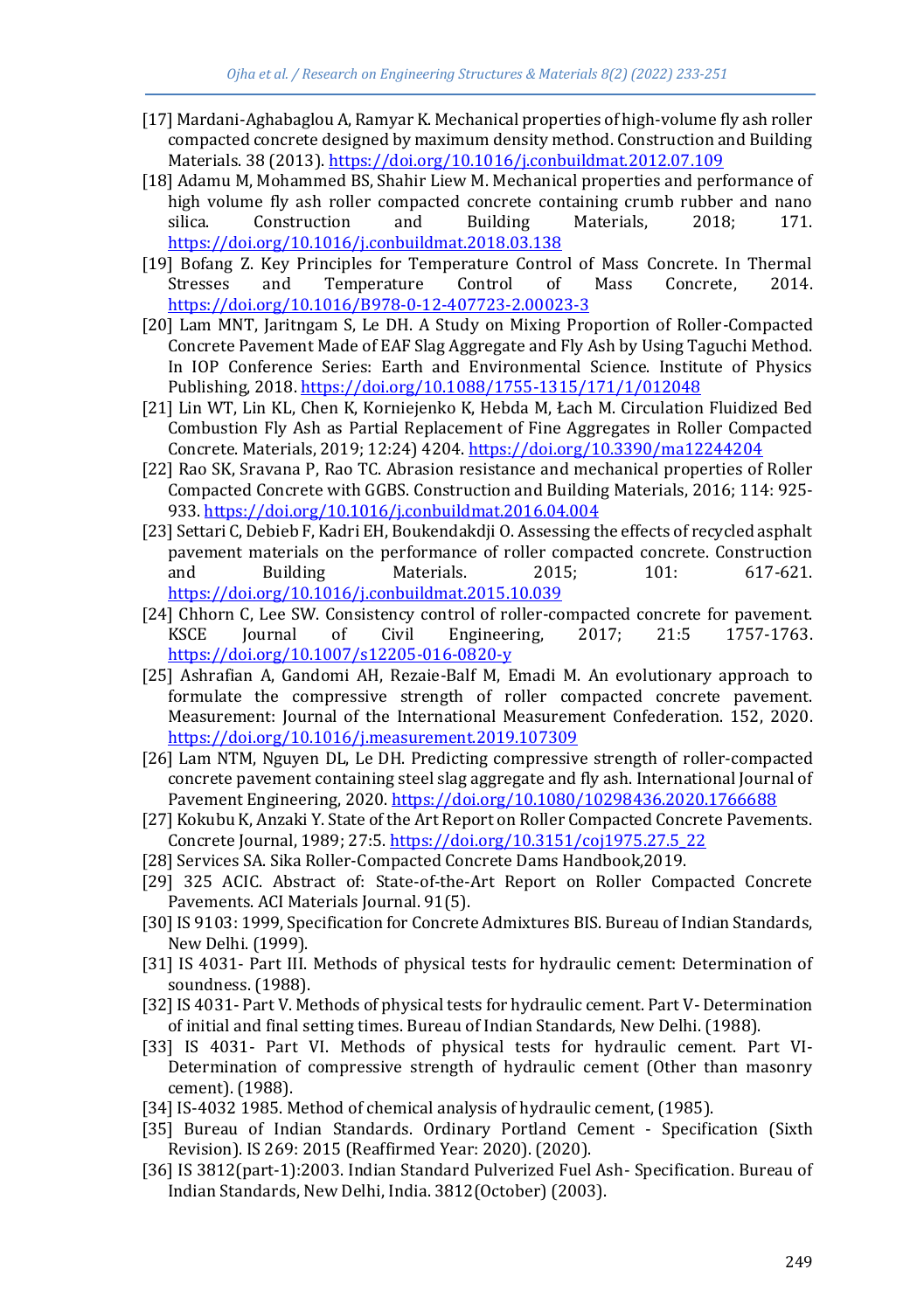- [37] Bureau of Indian Standard. Method of Test for aggregate for concrete. IS: 2386 (Part III) - 1963. (1963).
- [38] IS 2386- Part I. IS: 2386 (Part I)-1963- Indian Method of test for aggregate for concrete. Part I - Particle size and shape. Indian Standards. (1963).
- [39] Bureau of Indian Standards (BIS). IS: 2386 (Part I)-1963- Indian Method of test for aggregate for concrete. Part I - Particle size and shape. Indian Standards. (1963).
- [40] IS 2386 Part IV. Methods of test for Aggregates for Concrete, part 4: Mechanical properties. Bureau of Indian Standards, New Delhi. (1963).
- [41] Bureau of Indian Standards (BIS). IS: 2386 (Part II) 1963: Methods of test for aggregates for concrete. Indian Standards. (1963).
- [42] Bureau of Indian Standards (BIS). IS 2386-5 (1963): Methods of Test for Aggregates for Concrete, Part V: Soundness. Bureau of Indian Standards (BIS).
- [43] Bureau of Indian Standards. Coarse and Fine Aggregate for Concrete Specification (Third Revision). IS 383-2016. (2016).
- [44] Bureau of Indian Standards. Methods of test for aggregates for concrete Part 3 Specific gravity, density, voids, absorption and bulking. IS 2386: Part 3: 1963 (Reaffirmed Year: 2021).
- [45] ASTM. Standard Specification for Concrete Aggregates. ASTM C33-01 DOI: 101520/C0033-01.
- [46] Bureau of Indian Standards (BIS). IS 1199: Part 7: 2018 Fresh Concrete Methods of Sampling, Testing and Analysis Part 7 Determination of Setting Time of Concrete by Penetration Resistance (First Revision).
- [47] Bureau of Indian Standards (BIS). IS 1199: Part 2: 2018 Fresh Concrete Methods of Sampling, Testing and Analysis Part 2 Determination of Consistency of Fresh Concrete (First Revision).
- [48] Bureau of Indian Standards (BIS). IS 5816: 1999 (1 Revision) Splitting tensile strength of concrete - Method of test (First Revision).
- [49] IS 516:2014. Method of Tests for Strength of Concrete. IS: 516 1959 (Reaffirmed 2004). (2004).
- [50] American Society for Testing and Materials. Standard Test Method for Static Modulus of Elasticity and Poisson's Ratio of Concrete in Compression (ASTM C 469). (2014).
- [51] Kim JJ, Reda Taha M. Experimental and numerical evaluation of direct tension test for cylindrical concrete specimens. Advances in Civil Engineering, 201. <https://doi.org/10.1155/2014/156926>
- [52] Singh B, Arora VV, Patel V. Study on stress strain characteristics of high strength concrete. Indian Concrete Journal, 2018; 92:6 37-43.
- [53] Arora VV, Singh B, Patel V, Daniel YN, Mohapatra BN. Stress-Strain Behaviour and Performance Evaluation of High Strength Steel Fibre Reinforced Concrete. Indian Concrete Journal, 2019; 93:12 54-61.
- [54] Malkawi AIH, Mutasher S. A direct tensile strength for Roller Compacted (RCC) gravity dams. In Roller Compacted Concrete Dams, Berga et al. (eds) © 2003 Taylor & Francis Group, London, ISBN 90 5809 564 9.
- [55] Bureau of Indian Standards. Method for determination of strength of rock materials in triaxial compression. IS 13047: 1991 (Reaffirmed Year: 2021).
- [56] Schrader EK. Shear Strength and Lift Joint Quality of RCC. International Journal on Hydropower & Dams. 6(1): 46-55 (2002).
- [57] Bureau of Indian Standards (BIS). IS 516: Part 2: Sec 1: 2018 Hardened Concrete Methods of Test Part 2 Properties of Hardened Concrete other than Strength Section 1 Density of Hardened Concrete and Depth of Water Penetration Under Pressure (First Revision).
- [58] Filho JH, Medeiros MD, Pereira E, Helene P, Isaia GC. High-volume fly ash concrete with and without hydrated lime: chloride diffusion coefficient from accelerated test. Journal